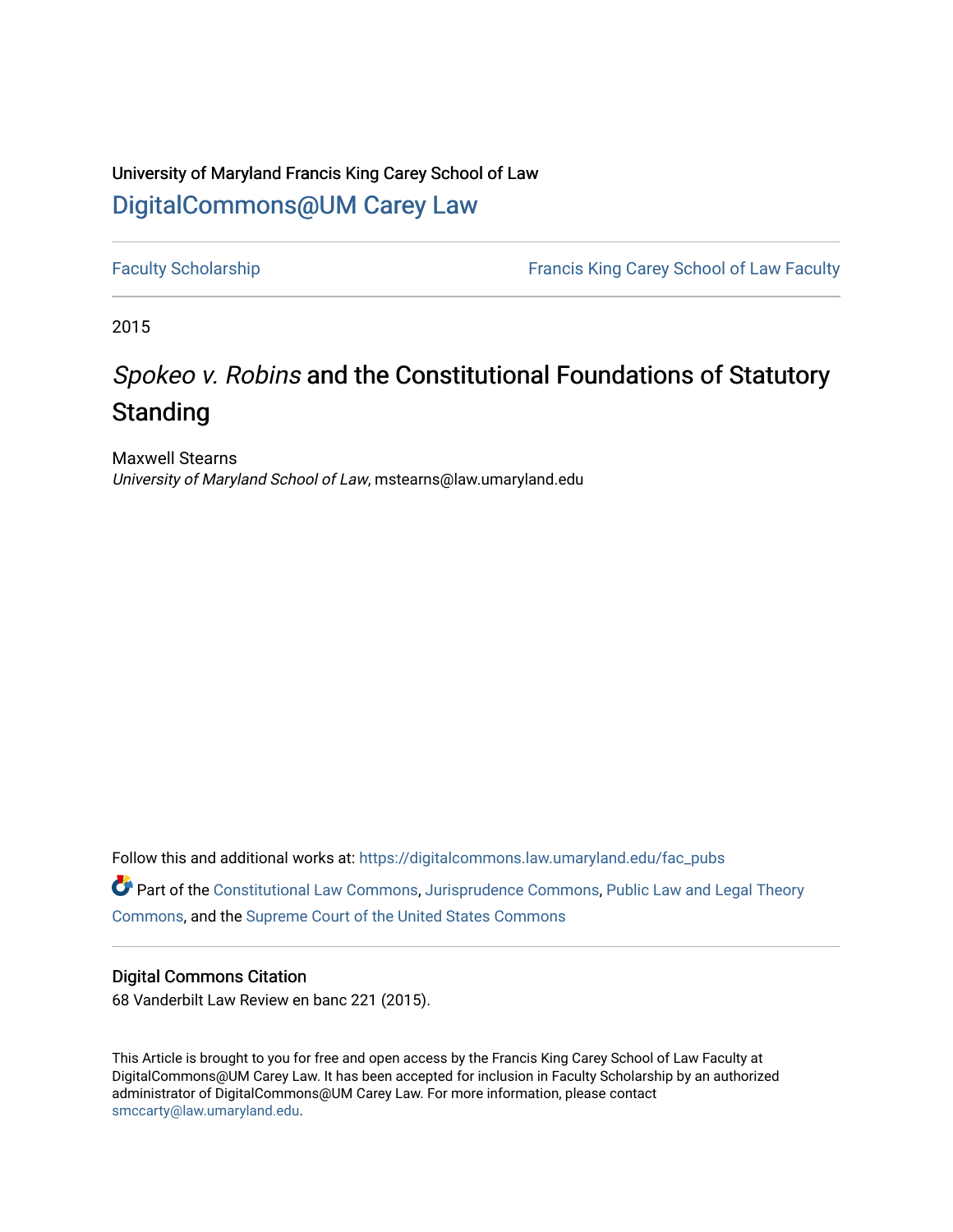## *Spokeo, Inc. v. Robins* **and the Constitutional Foundations of Statutory Standing**

*Maxwell L. Stearns\**

|          | A. Summary of Argument                           |  |
|----------|--------------------------------------------------|--|
|          |                                                  |  |
| $\Pi$ .  | STANDING DOCTRINE'S THREE-LEGGED STOOL 226       |  |
| $\Pi L$  | LUJAN AND THE PROBLEM OF STATUTORY STANDING  231 |  |
| $IV_{-}$ | SPOKEO AND THE PROBLEM OF STATUTORY              |  |
|          |                                                  |  |
|          |                                                  |  |

#### I. INTRODUCTION

In *Spokeo, Inc. v. Robins*, the Supreme Court granted certiorari to address the following question: Does Congress have the power to confer standing upon an individual claiming that a privately owned website violated its federal statutory obligation to take specified steps designed to promote accuracy in aggregating and reporting his personal and financial data even if the resulting false disclosures did not produce concrete harm?1 This somewhat arcane standing issue involves congressional power to broaden the scope of the first of three

<sup>\*</sup> Professor of Law and Marbury Research Professor, Associate Dean of Research and Faculty Development, University of Maryland Francis King Carey School of Law. I would like to thank Richard Boldt, Bob Pushaw, and Aaron Zelinsky for their extremely helpful comments, and Sue McCarty for her tremendously thorough work on proofing, editing, and citation. I also received insightful comments from those who participated in the Maryland Carey Law Legal Theory Workshop, and Linda Morris and Matthew Sarna provided excellent research assistance.

<sup>1.</sup> The formal statement for which certiorari was granted is: "Whether Congress may confer Article III standing upon a plaintiff who suffers no concrete harm, and who therefore could not otherwise invoke the jurisdiction of a federal court, by authorizing a private right of action based on a bare violation of a federal statute." Petition for a Writ of Certiorari at \*i, Spokeo v. Robins, No. 13-1339 (May 1, 2014), 2014 WL 1802228 (U.S. *petition for cert. filed* May 1, 2014).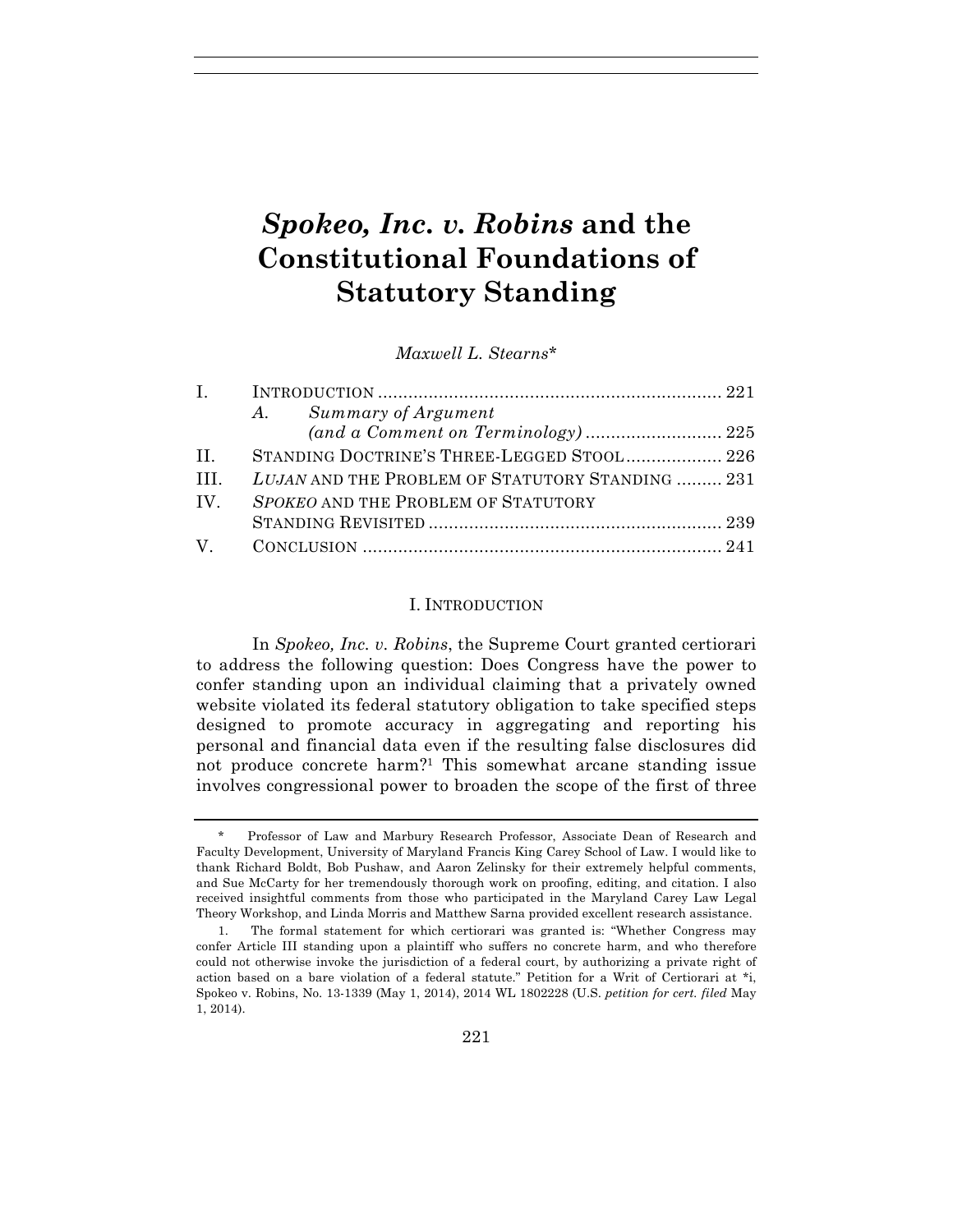constitutional standing requirements: injury in fact, causation, and redressability. Although the case does not directly address the prudential standing elements—no right to enforce the rights of others or to litigate diffuse harms—this Essay will demonstrate that along with the remaining constitutional elements of standing, the analysis also implicates these prudential barriers. 2

*Spokeo* presents a valuable opportunity to solidify standing doctrine's proper constitutional foundations. This Essay demonstrates that properly understood, standing doctrine is designed to preserve and protect congressional primacy in lawmaking. This includes deferring to Congress's policy decision concerning who has standing to enforce its statutes.

The financial stakes for the claimant (as opposed to his classaction attorneys and the defendant),<sup>3</sup> are fairly small, set at a statutory minimum of \$100 and maximum of \$1000 per alleged willful violation;4 as this Essay argues, the stakes for separation of powers are significant. The lower court opinions and the Supreme Court briefs present detailed technical standing arguments, and although not without their flaws, they aptly survey several core doctrinal issues. There is a sense in reading them, however, that the forest has gotten lost in the trees.<sup>5</sup> The question presented—Congress's power to define a technical statutory violation, affecting but not concretely harming an individual for purposes of the Article III injury-in-fact requirement goes to fundamental principles of separation of powers. This important

<sup>2.</sup> In *Lexmark Int'l, Inc. v. Static Control Components, Inc.*, 134 S. Ct. 1377 (2014), Justice Scalia, writing for a unanimous Court, denied standing to Static Control, for a counterclaim under the Lanham Act against Lexmark. *Id.* at 1395. The case involved a deceptive practices claim arising from communications that Lexmark had sent to its customers, who also did business with Static, but not directly to Static, warning those customers against employing Static products to refurbish Lexmark cartridges. *Id.* at 1383–84. The *Lexmark* majority recast the "zone of interest" test, developed in *Association of Data Processing Service Org. v. Camp*, 397 U.S. 150 (1970), which had long been understood to be a prudential standing barrier, to instead operate as part of a broader question of statutory interpretation involving who has the right to raise the statutory claim. *Id.* at 1388. More notably, Justice Scalia also suggested in dicta that the diffuse harm standing barrier, which had also long been viewed as prudential, is better understood as a constitutional standing element. *Id.* at 1387 n.3. Because *Spokeo* does not turn on the prudential standing elements or on the claim of diffuse harm even if that is treated as a constitutional standing element, this Essay does not explore that question.

<sup>3.</sup> This class action suit has the potential to produce a rather enormous judgment if allowed to proceed, or more likely, to force a significant settlement as a means of avoiding such a judgment.

<sup>4.</sup> 15 U.S.C. § 1681n(a). Had the violation merely been negligent, he would have been limited to seemingly non-existent actual damages. *Id.*

<sup>5.</sup> This has long been a problem among those assessing standing doctrine. *See* Maxwell L. Stearns, *Standing Back from the Forest: Justiciability and Social Choice*, 83 CAL. L. REV. 1309 (1995).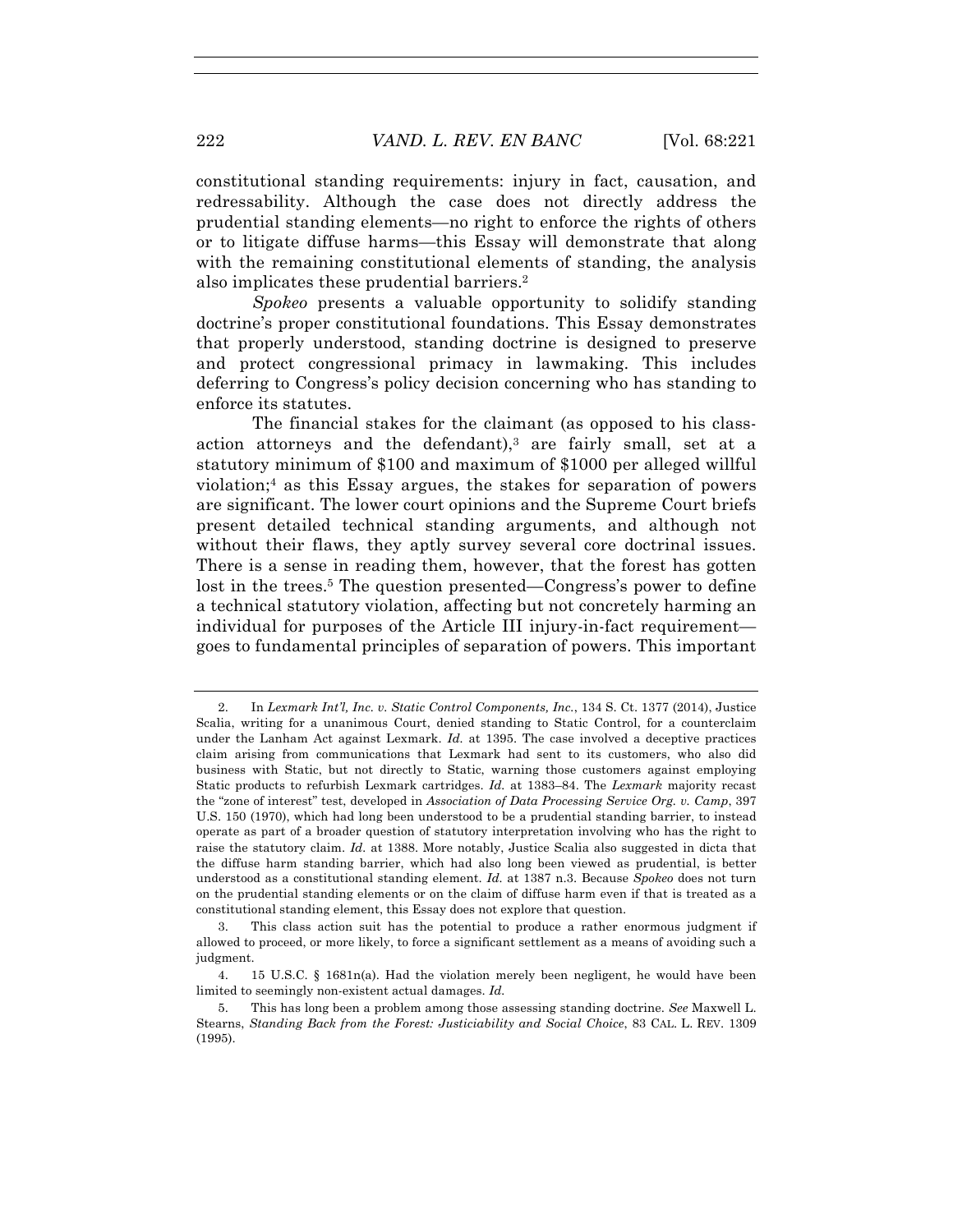aspect of the case has likely been suppressed due to a natural tendency among lower courts and lawyers to emphasize how cases can be reconciled, $6$  and more to the point, to show that such reconciliation inexorably leads to the result they claim should obtain.7 Rare (and perhaps unwise) is the litigant who emphasizes a fundamental tension pervading the relevant doctrines, or that coming out for petitioner forces a strained reading in one direction, whereas coming out for respondent forces a strained reading in the other. Fortunately, as a law professor, I have the luxury to say just that, and I have written this Essay in that spirit. To be sure, I too will claim that my position is reconcilable with the precedents—it actually is—but my true objective is to show, plain as day, what the doctrinal tension is, how it arose, why resolving it matters.

The case facts are as follows: Robins discovered that Spokeo, a website that profits from aggregating and disclosing personal and financial data, failed to abide by a set of statutory requirements,

For its part, counsel for Spokeo cite *Friends of the Earth, Inc. v. Laidlaw Envtl. Servs., Inc.*, 528 U.S. 167, 180–81 (2000), for the following proposition:

To demonstrate standing, a plaintiff bears the burden of showing that he

(3) it is likely, as opposed to merely speculative, that the injury will be redressed by a favorable decision.

7. This is also a natural consequence of the Supreme Court's proper admonition that it reviews judgments not opinions. Chevron USA v. Nat. Res. Def. Council, 467 U.S. 837, 842 (1984) ("Nevertheless, since this Court reviews judgments, not opinions, we must determine whether the Court of Appeals' legal error resulted in an erroneous judgment on the validity of the regulations.") (footnote omitted).

<sup>6.</sup> As one example, Respondent's brief maintains: "Statutory rights are as worthy of judicial protection as common-law and constitutional rights because 'there is absolutely no basis for making the Article III inquiry turn on the source of the asserted right.'" Brief of Respondent at \*24, Spokeo v. Robins, No. 13-1339 (Aug. 31, 2015), 2015 WL 5169094 (U.S. *petition for cert. filed* May 1, 2014) (quoting Lujan v. Defs. of Wildlife, 504 U.S. 555, 576 (1992)). Perhaps not surprisingly, counsel does not point out the ironic nature of the posit in the context of the *Lujan*  case. *See infra* note 45, and accompanying text. Robins's counsel further maintains: "Congress may not 'abandon[ ] the requirement that the party seeking [redress in federal court] must himself have suffered an injury" and that "[t]he province of the court,' after all, 'is, solely, to decide on the rights of individuals.'" *Id.* (quoting Marbury v. Madison, 5 U.S. 137, 170 (1803)). Although Robins's counsel uses this as a basis to distinguish *Lujan,* the *Lujan* framing of these issues tends to favor Respondent and derives from that opinion's premise-shifting account of standing*.*

<sup>(1)</sup> has suffered an "injury in fact" that is (a) concrete and particularized and (b) actual or imminent, not conjectural or hypothetical; (2) the injury is fairly traceable to the challenged action of the defendant; and

Brief for Petitioner at \*11–12, Spokeo v. Robins, No. 13-1339 (July 2, 2015), 2015 WL 4148655 (U.S. *petition for cert. filed* May 1, 2014). But the *Laidlaw* majority recognized a Clean Water Act permit violation as satisfying the requirement of a justiciable injury notwithstanding its determination that the violation produced no concrete harm to the environment, thus placing that case in tension with Spokeo's argument on the very point for which the case is cited. *See infra* at 231.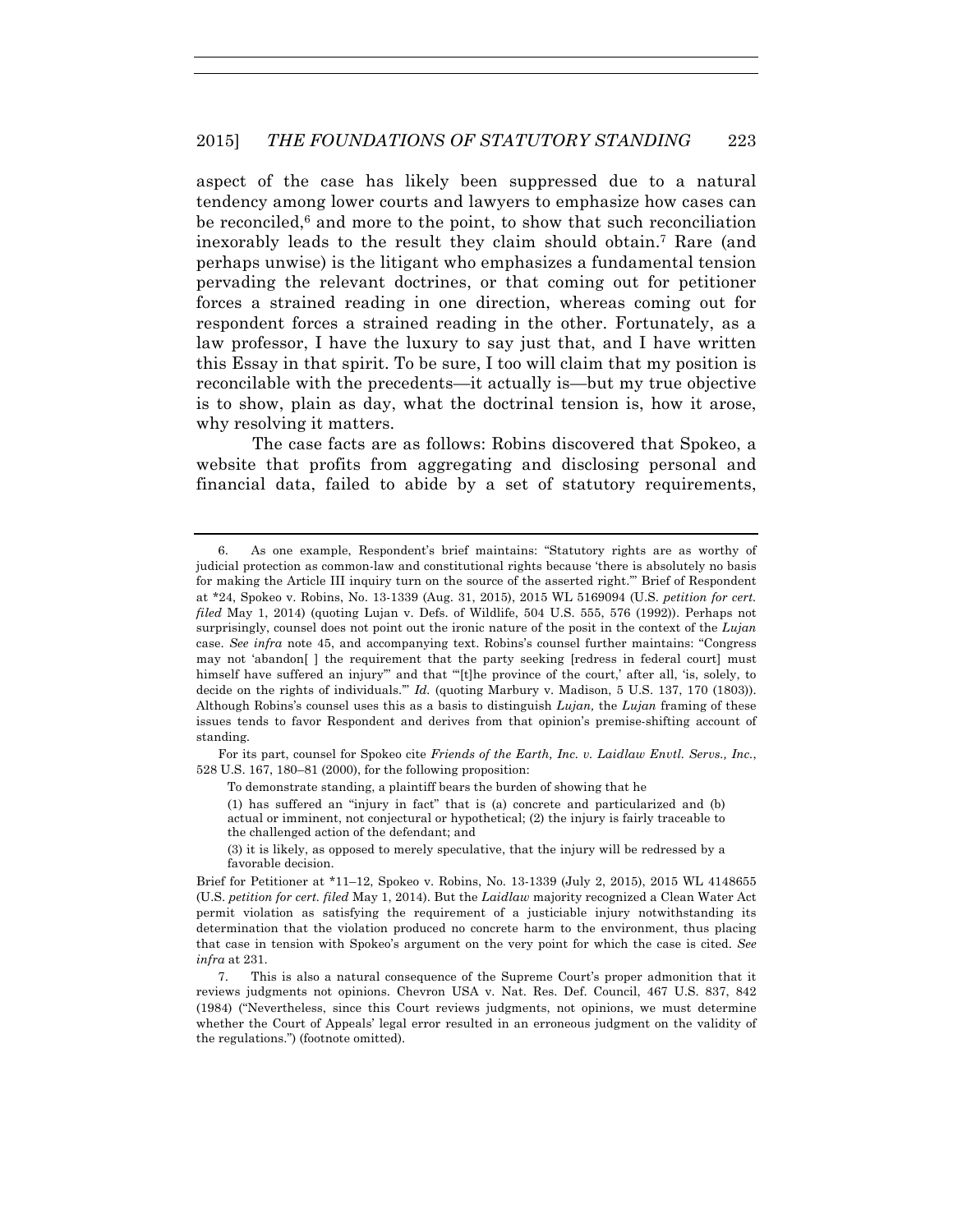codified in the Fair Credit Reporting Act  $("FCRA")$ ,<sup>8</sup> that are designed to improve reporting accuracy. The consequence for Robins was the disclosure of false factual assertions about him that some might consider a compliment: He was reported as married (he's single), as having a job (he's unemployed), and as having a specific set of professional credentials (he lacks them). It is not beyond comprehension that seemingly benign false disclosures might be harmful, and the brief for Robins presents the arguments.<sup>9</sup> Were the Court to find a concrete injury in fact, Robins would prevail, but the case would be rendered trivial. There are other jumping off points as well.<sup>10</sup> For an example going in the other direction, the Court could construe the statutory cause of action as insufficiently specific to confer Article III standing.11 The case is only interesting, however, on the assumption that it presents the issue for which certiorari was granted, and for the rest of this Essay, I therefore assume away such tangential inquiries.

We now assume, therefore, that Robins suffered no concrete harm, or at least no harm sufficient to satisfy the injury-in-fact requirement but for the statute, and that his standing claim rests solely on the violated statutory obligation to take more careful steps in gathering and reporting his personal information. We must further assume that Spokeo's failure to abide by the statutory care requirements was willful. Under the statute, Robins is entitled only to actual damages if the violation is negligent, and to statutory damages if it is willful.12 Assuming no concrete harm, therefore, damages can only arise in the event of willful conduct. For Spokeo, the statutory damages create the possibility of a large adverse verdict—or perhaps more likely, a significant settlement—as Robins is the named plaintiff in a class action suit, another issue beyond this Essay's scope.13 To

10. An argument in Robins's favor would advocate less stringent standing requirements when the claimant relying on a federal statute sues a private entity, as in the *Spokeo* case, but more stringent requirements when the claimant sues a government official, including a suit for injunctive relief. For an analysis critical of this distinction, see *infra* at 235.

- 11. Brief for Petitioner, *supra* note 6, at \*10–11.
- 12. FCRA, 15 U.S.C. § 1681n(a).

<sup>8.</sup> Fair Credit Reporting Act, Pub. L. No. 91-508, 84 Stat. 1128 (1970) (codified at 15 U.S.C. § 1681 et seq.).

<sup>9.</sup> As examples: The site advertises itself as available for prospective romantic partners who might be deterred and prospective employers might think Robins dishonestly represented his skills or who might think that his income or other work requirements render him ineligible for positions for which he is appropriately suited. Brief of Respondent, *supra* note 6, at \*44–45 & n.6.

<sup>13.</sup> This Essay will not address the interplay between the statutory cause of action and the issue of class certification. Rather, it will focus exclusively on whether the statutory violation provides the basis for standing for Robins as the named plaintiff.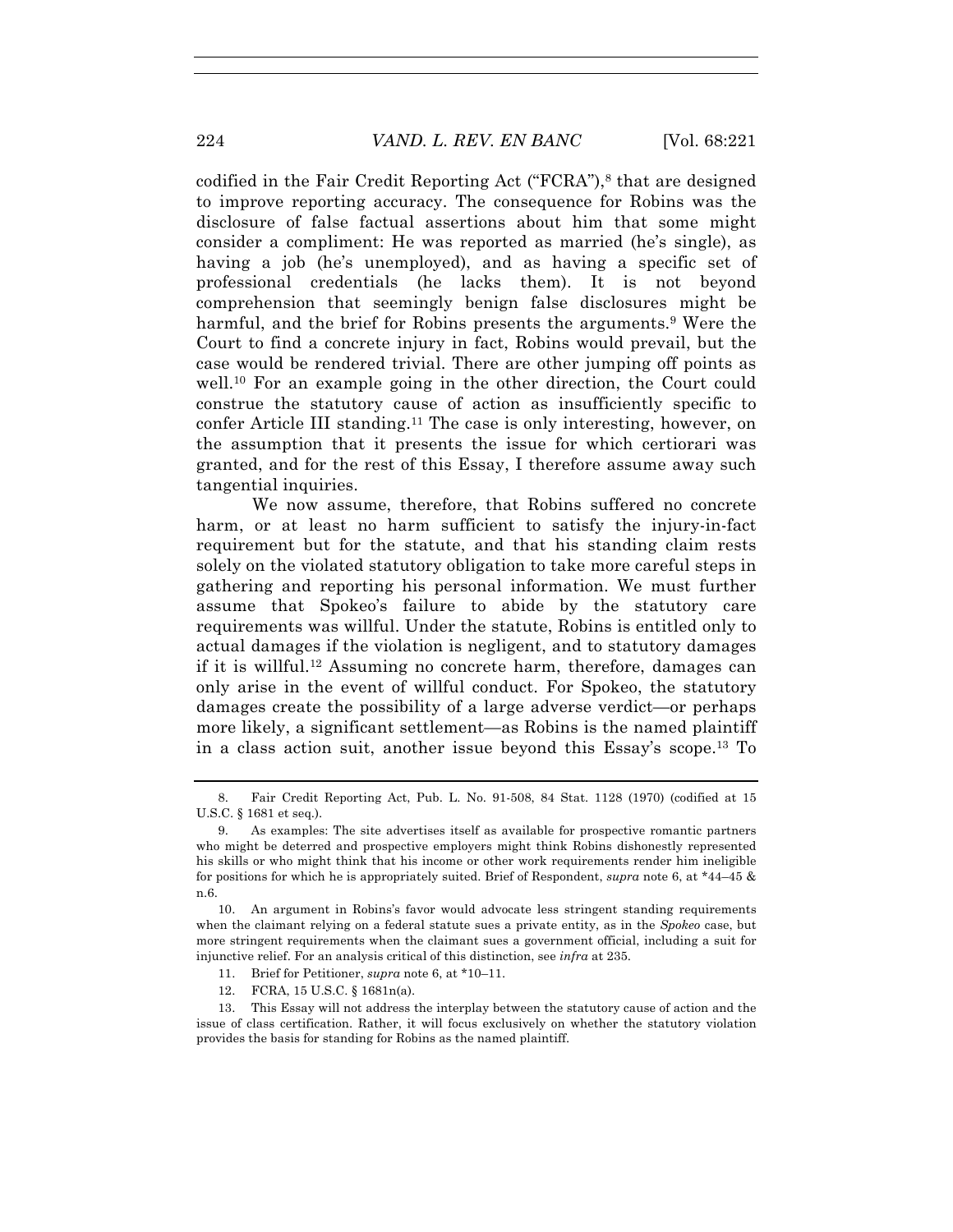sharpen the inquiry, let's further assume that *even if* Spokeo had undertaken the statutorily required additional steps to reduce the likelihood of false disclosures, it might not have identified, and thus might not have avoided, the mistakes affecting Robins that gave rise to the suit. This makes plain the purely procedural nature of Robins's claim: The question is whether, on these stringent facts, Congress had the power define Robins as injured for Article III standing purposes. This Essay will explain why an affirmative answer is essential to preserving the separation-of-powers foundations of standing doctrine.

#### *A. Summary of Argument (and a Comment on Terminology)*

This Essay's thesis is easily expressed: Properly understood, the primary purpose of standing doctrine is to ensure congressional primacy in policy making. This includes its presumptive role in monitoring the executive branch without undue judicial interference. Although there are circumstances in which the judiciary must interfere with legislative policymaking prerogatives, constitutional standing doctrines cabin such judicial power to a specific and narrow class of circumstances. An essential aspect of congressional policymaking autonomy involves its choice of means in monitoring the executive branch. As a corollary, Congress has the power to determine the conditions under which private individuals can supplement, or even displace, executive enforcement through such devices as citizen and taxpayer suits. Modern standing case law developments have lost sight of the doctrine's critical function in preserving congressional regulatory and monitoring powers, and have instead shifted the doctrine's focus toward protecting executive enforcement discretion from judicial encroachment. These two competing premises—standing as protecting congressional monitoring of the executive branch *versus* standing as preserving executive enforcement discretion from judicial encroachment—are ultimately irreconcilable.14 The *Spokeo* case helps to demonstrate the importance of restoring standing doctrine to the first, proper separation-of-powers foundation.

Before proceeding, it is important to offer a brief comment on nomenclature. As the analysis below reveals, the Court has identified two aspects of standing doctrine, one deemed constitutional and the other prudential, with both sets of implications derived from the Article III case or controversy requirement. The term "constitutional

<sup>14.</sup> And this holds even if, as Respondent appears to suggest, a narrow holding might allow those premises to be reconciled as applied to this case, for example, by claiming that the connection to Robins of the claimed statutory violation suffices to satisfy the *Lujan* injury-in-fact test. Brief of Respondent, *supra* note 6, at \*24–25.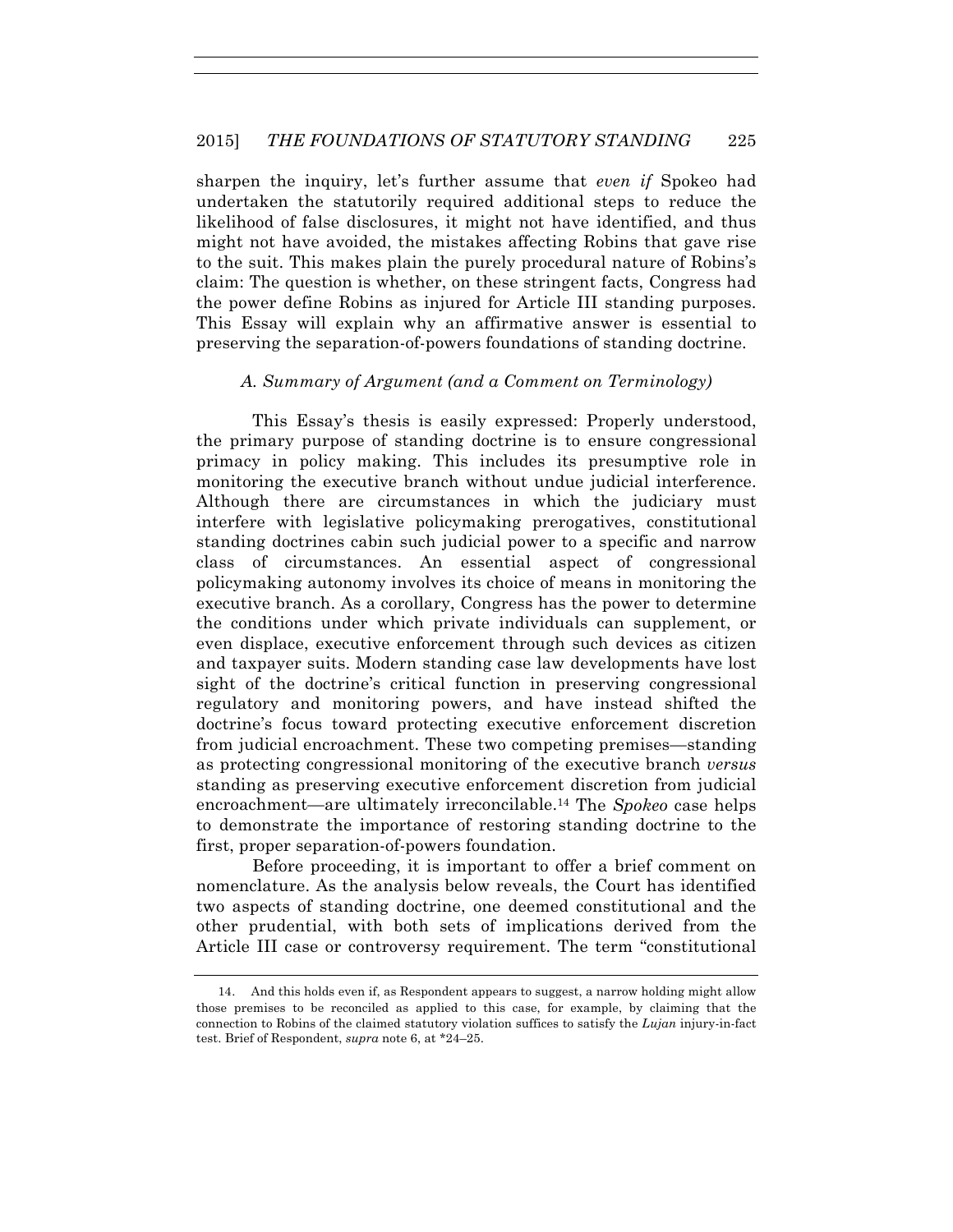standing elements" refers to a set of requirements that Congress and the judiciary are duty bound to observe. These are contrasted with "prudential standing elements," which Congress generally has the power to waive by expressly or impliedly conferring standing by statute, and which the federal judiciary, in its discretion, can relax in particular cases based on a variety of policy considerations. In addition, litigants can claim standing based either on a constitutional provision, typically but not exclusively equal protection, or on a federal statute. The term "constitutional standing" means reliance on the Constitution, as opposed to a federal statute, as the basis for standing. This is contrasted with "statutory standing," meaning an express or implied statutory conferral.<sup>15</sup> Unless the context dictates otherwise, in the analysis that follows, I will use the terms "constitutional standing elements," "constitutional standing," and "statutory standing" as described here.

#### II. STANDING DOCTRINE'S THREE-LEGGED STOOL

The analysis returns us to first principles. Compare *Marbury v. Madison*, <sup>16</sup> the case in which the Supreme Court formally established the power of constitutional judicial review, with *Allen v. Wright*, <sup>17</sup> a case that articulated what I will call the conventional separation-ofpowers theory of the modern standing doctrine.18 These are familiar cases to most readers, and the comparison does not require a detailed factual analysis of either; instead, the goal is to generate a set of parallel framings. After this initial comparison, we expand the scope, invoking as well the corpus of criminal procedure case law, thus allowing three-way comparison. The resulting "three-legged stool" provides the theoretical foundation of standing, and it serves as the starting point for the second stage inquiry, comparing claims of standing that rest on the Constitution with those that rest instead on a federal statute.

In *Marbury*, the Supreme Court, with Chief Justice Marshall writing, declined to issue a writ of mandamus ordering Secretary of State James Madison to deliver Marbury a promised commission for which the President's signature had been affixed, the document had

<sup>15.</sup> The terminology is further complicated by the doctrinal tension relevant to this very case concerning the scope of congressional power to relax or expand the reach of the constitutional standing elements, including injury in fact.

<sup>16.</sup> 5 U.S. 137 (1803).

<sup>17.</sup> 468 U.S. 737 (1984).

<sup>18.</sup> By this, I simply mean that *Allen* rested on a set of already developed Supreme Court doctrines concerning the constitutional and prudential standing elements.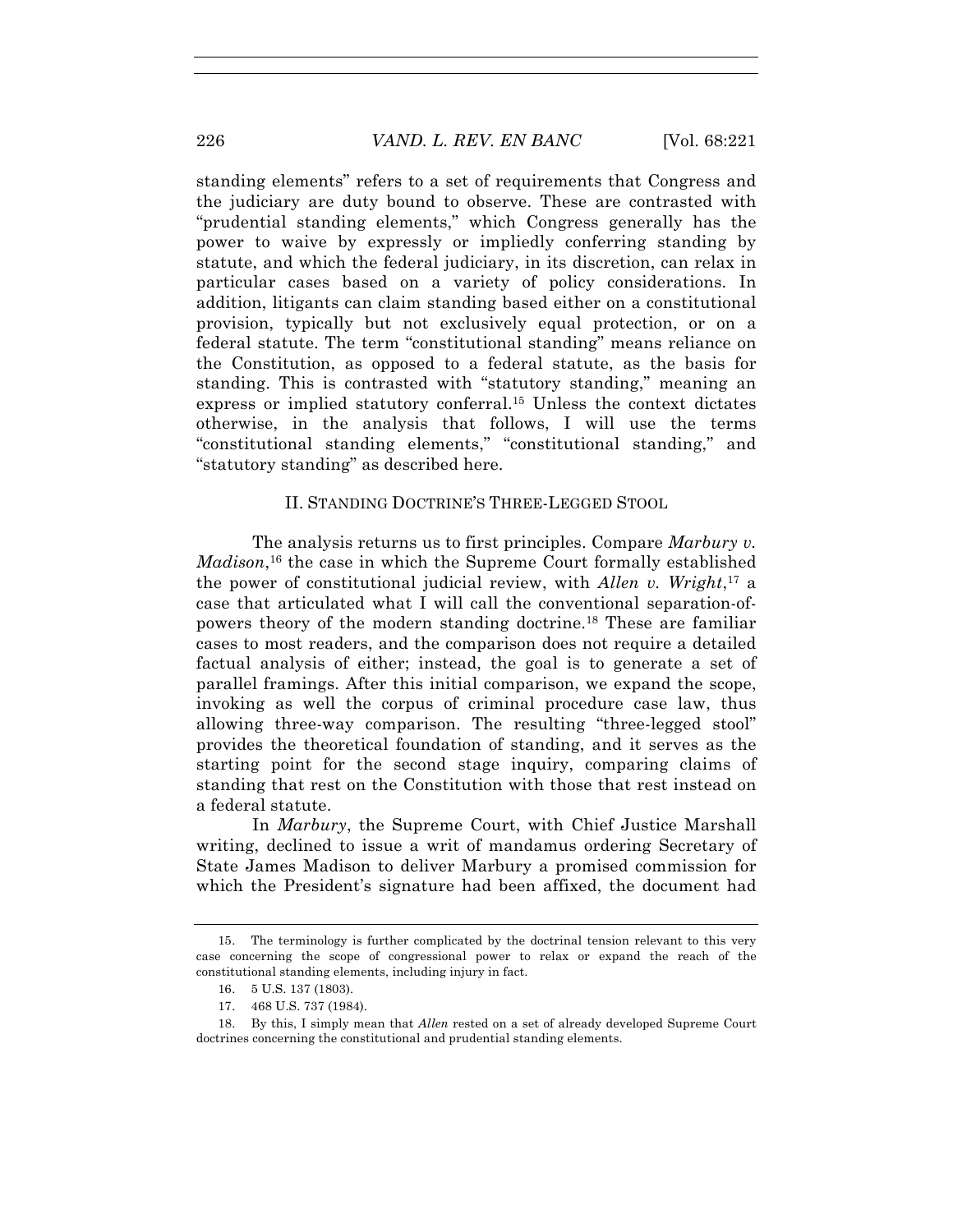been sealed, but alas, the final step, delivery to Marbury himself, had not occurred.19 The fatal defect, one that the Chief Justice himself helped to create, did not give rise to a discretionary choice on the part of President Thomas Jefferson, who refused to order his subordinate, James Madison, to deliver it up.<sup>20</sup> Chief Justice John Marshall made plain that President Jefferson, the successor to President John Adams, who had signed the commission and affixed the seal, had a ministerial obligation to compel the delivery.21 Even so, the *Marbury*  Court rejected the plea for mandamus, an otherwise appropriate writ, to compel the delivery of the commission due to a fatal jurisdictional defect in § 13 of the Judiciary Act of 1789, which in Marshall's reading empowered the Supreme Court to issue it as a matter of original jurisdiction.22 Marshall combined his reading of § 13 with a construction of Article III, § 2, clause 2, as authorizing the Supreme Court to grant the writ only as a matter of appellate jurisdiction. The effect was to render the jurisdiction-conferring statute *ultra vires*, or unconstitutional, thus forcing the Court to resolve whether it had the power to decline to exercise original jurisdiction in the case despite Congress's contrary statutory command.

Marshall resolved that question with dispatch: "It is emphatically the province and duty of the judicial department to say what the law is,"23 making plain that the Court had the power *and duty* not only to construe the statute, but also to construe *and apply*  the Constitution as a source of higher law when, as in *Marbury*, the two sources of law conflict. We can now express the *Marbury* holding as follows: *When Congress acts (by passing the statute) and when its action violates the Constitution (creating a conflict with the Constitution), in a proper case or controversy, the Supreme Court will invalidate congressional action (striking the law down).*

Now compare *Allen v. Wright*. <sup>24</sup> In *Allen,* the Supreme Court was called upon to apply the Fourteenth Amendment Equal Protection Clause to invalidate an Internal Revenue Service ("IRS") policy through which institutions, including private schools, operating under the umbrella of another organization that had already been granted tax-exempt status, received that status as a result of abbreviated review. A nationwide class of African-American parents alleged that a

24. 468 U.S. 737 (1984).

<sup>19.</sup> *Marbury*, 5 U.S. at 155.

<sup>20.</sup> *Id.* at 162.

<sup>21.</sup> *Id.*

<sup>22.</sup> *Id.* at 175–76.

<sup>23.</sup> *Id.* at 177.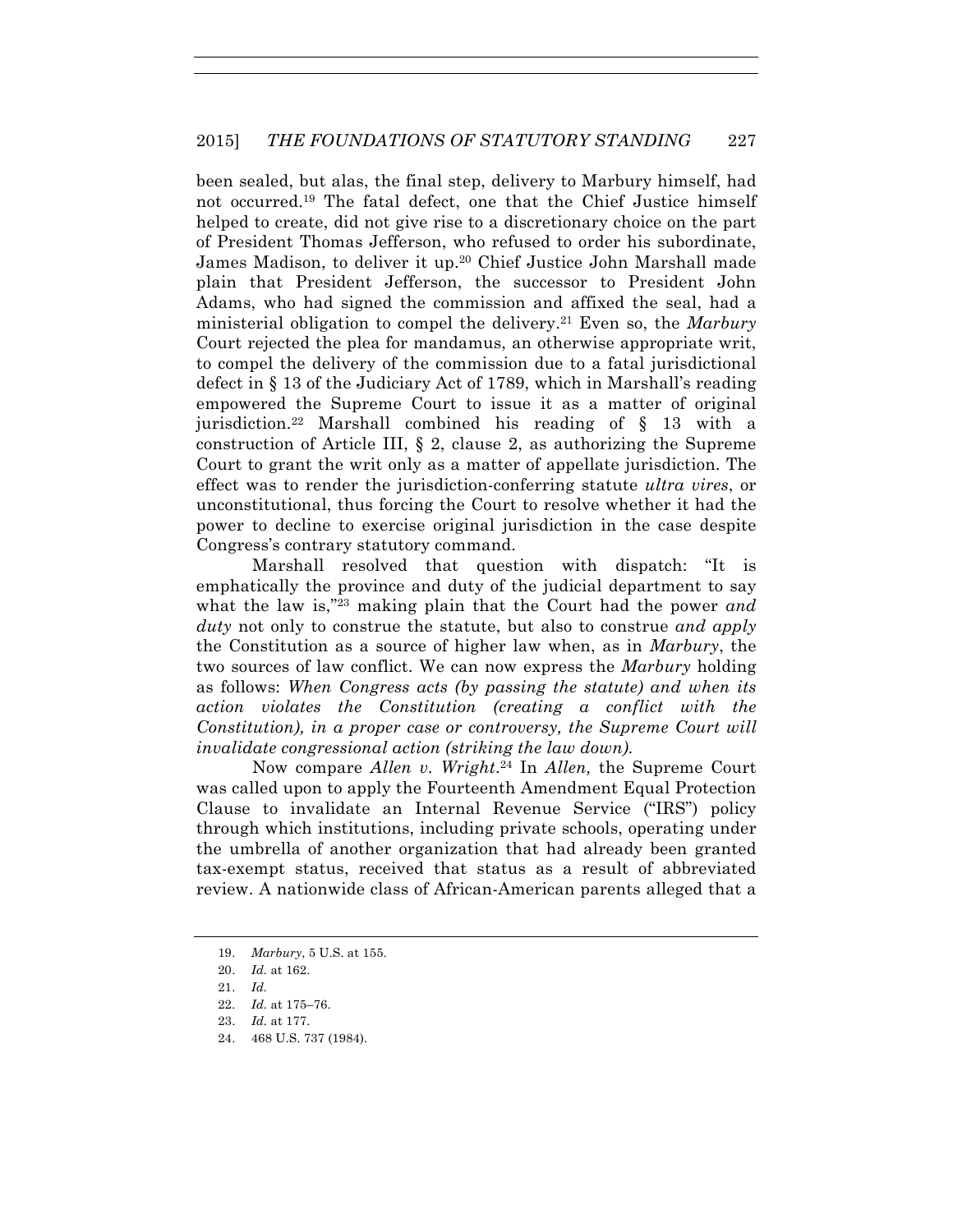consequence had been to confer tax-exempt status on private schools throughout the United States despite their having engaged in racially discriminatory practices that would have disqualified them under an independent merits-based assessment. These parents further alleged that as a consequence of the *de facto* subsidization of private school discrimination, the public schools that their children attended were victims of white flight. The effect, they claimed, was to inhibit desegregation of those public schools their children attended.

Justice O'Connor, writing for the *Allen* majority, denied the parents standing, claiming that it was first and foremost the job of Congress, not the courts, to monitor executive conduct, including through its power of the purse.<sup>25</sup> Congress could have accomplished such monitoring through various means. For example, Congress could remove tax-exempt status for private schools across the board, or it could, more narrowly, demand that such schools be assessed for tax exempt status on their individual merits without regard to the previously conferred status of a parent organization. In effect, the *Allen* holding implies that the Court is presumptively disinclined to step in to select among Congress's choice of means.

*Id.* at 759–60 (alteration in original) (citations omitted). The *Allen* Court further recognized the obligation under Article III "against recognizing standing in a case brought, not to enforce specific legal obligations whose violation works a direct harm, but to seek a restructuring of the apparatus established by the Executive Branch to fulfill its legal duties." *Id.* at 761. This principle hearkens back to the admonition in *Marbury v. Madison* that the power of judicial review cannot be construed to allow judiciary to interfere with discretionary, or non-ministerial, executive prerogatives.

The complication in *Allen* that distinguished it from more conventional cases alleging ongoing constitutional violations is that striking the IRS policy would have forced a judicial restructuring of executive agency operations without, at the same time, ensuring meaningful relief, at least if such relief is defined in terms of furthering the racial integration of public schools that the claimants' children attended. This explains Justice O'Connor's reliance on identified links in the chain of causation as implicating a problem of redressability. *Id.* at 768 (identifying four causal links involving parties not before the Court). As discussed *infra* at 232, whereas in conventional litigation injury, causation, and redressability typically coalesce, *Allen*  illustrates an instance of institutional litigation in which they split apart, thus helping to explain their emergence as separate standing elements.

<sup>25.</sup> The *Allen* Court stated:

The idea of separation of powers that underlies standing doctrine explains why our cases preclude the conclusion that respondents' alleged injury "fairly can be traced to the challenged action" of the IRS. That conclusion would pave the way generally for suits challenging, not specifically identifiable Government violations of law, but the particular programs agencies establish to carry out their legal obligations. Such suits, even when premised on allegations of several instances of violations of law, are rarely, if ever appropriate for federal-court adjudication.

<sup>&</sup>quot;Carried to its logical end, [respondents'] approach would have the federal courts as virtually continuing monitors of the wisdom and soundness of Executive action; such a role is appropriate for the Congress acting through its committees and the 'power of the purse'; it is not the role of the judiciary, absent actual present or immediately threatened injury resulting from unlawful governmental action."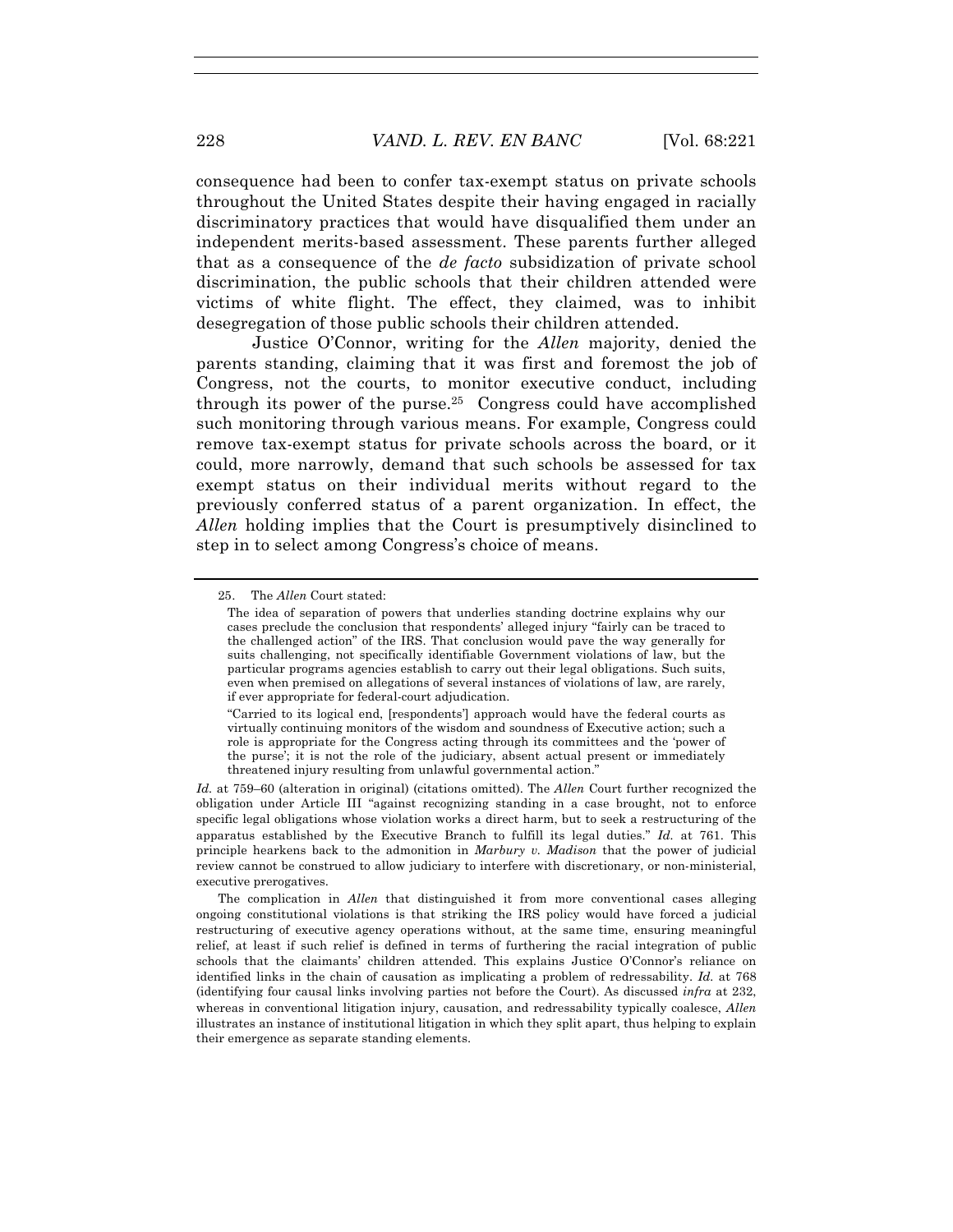We can now express the *Allen* holding in parallel with the stylized presentation of *Marbury* presented above*: When Congress fails to act (by failing to specify what happens when the IRS employs a problematic method of determining tax exempt status) and when that failure to act is alleged to violate the Constitution (thus violating the Equal Protection Clause by conferring tax exempt status on discriminatory private schools), the Supreme Court will not invalidate congressional inaction by acting on Congress's behalf (thus declining to strike down the IRS policy).*<sup>26</sup>

Despite the seeming parallelism of these two cases, implying that the Court will act on affirmative unconstitutional congressional action but will hold back on congressional inaction that generates unconstitutional results, a third case category stands in marked contrast with the second. In this case category, Congress (or a state general assembly) fails to act, its failure to act produces an alleged constitutional violation, and the federal judiciary, including the Supreme Court in a proper case or controversy, routinely steps in and acts on the legislature's behalf. This is, of course, the premise of the body of Criminal Procedure case law, which thus provides the third and final leg to the constitutional standing stool. In such cases as *Weeks v. United States*, <sup>27</sup> *Mapp v. Ohio*, <sup>28</sup> and *Miranda v. Arizona*,29 the problem was not the failure to apply the exclusionary rule (*Mapp* and *Weeks*) or to issue *Miranda* warnings (*Miranda*). After all, those rules were crafted (or extended) in these very cases. Rather, the problem was the violation, through state or federal executive conduct, of a constitutional requirement, here arising under the Fifth and Sixth Amendments (as applied in *Mapp* and *Miranda* to the States via the Fourteenth Amendment), but with no legislative command (or with legislative inaction) as to the remedy that follows that violation.

The Court in *Allen* established that in the ordinary course of constitutional litigation, it will defer to Congress as the primary source of lawmaking authority even at the price of condoning some alleged ongoing constitutional violations that allow Congress to fulfill its primary function as monitor of the executive branch. In Criminal Procedure cases, the Court conversely implies that when individuals are subject to the most significant sanctions that a state can impose criminal penalties, including death—it cannot await possible

<sup>26.</sup> For a preliminary presentation of this framing, see Maxwell L. Stearns, *The Misguided Renaissance of Social Choice*, 103 YALE L.J. 1219, 1261–62 n.158 (1994).

<sup>27.</sup> 232 U.S. 383 (1914).

<sup>28.</sup> 367 U.S. 643 (1961).

<sup>29.</sup> 384 U.S. 436 (1966).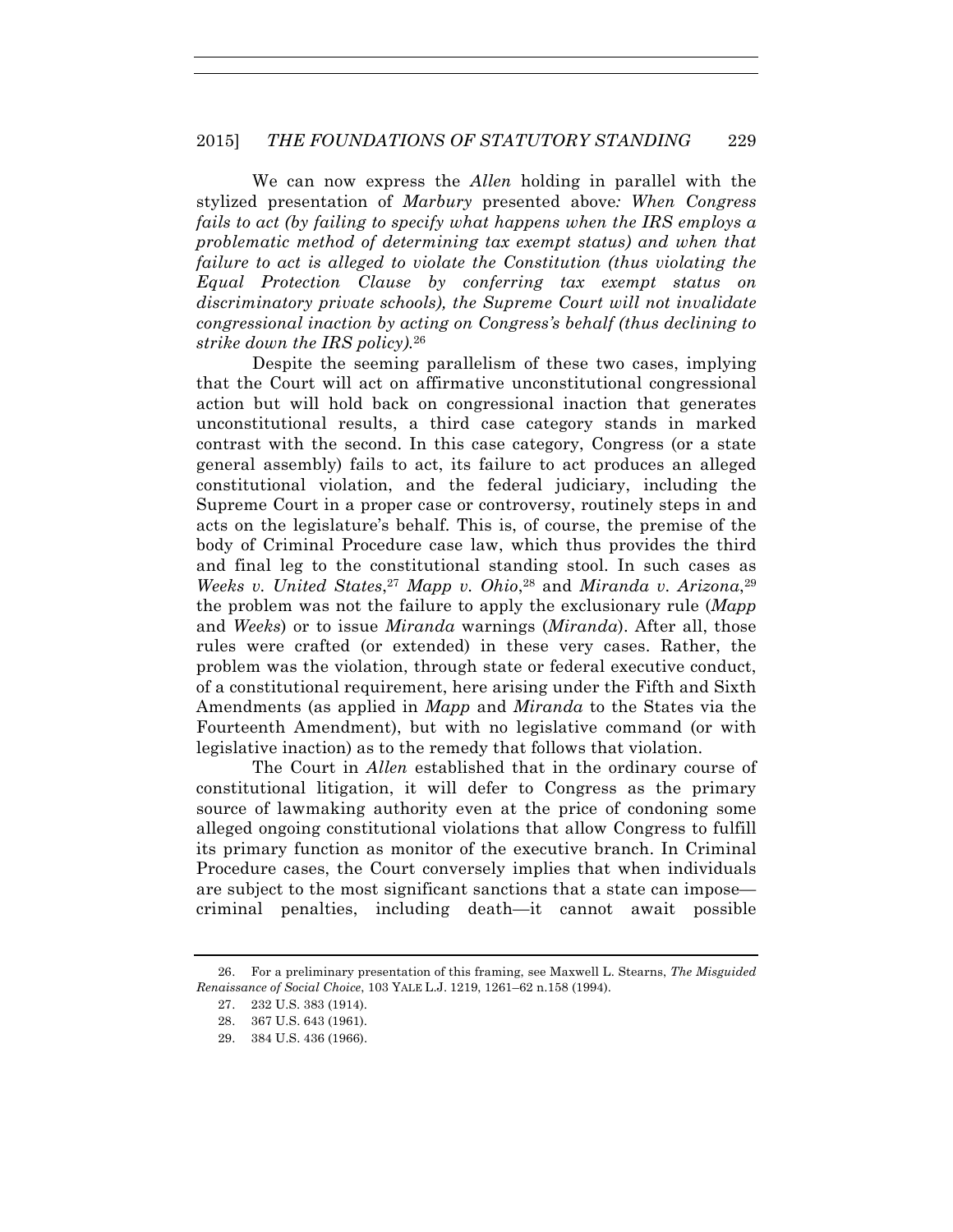legislative intervention; rather, it is duty bound (consistent with *Marbury*'s "province *and duty*") to pronounce federal constitutional common law as needed to provide an appropriate remedy for the identified constitutional violation.30

Certainly one can disagree with the *Allen v. Wright* outcome, and we can also find cases that appear in tension with it, for example, the body of standing case law that involves challenges to race-based affirmative action.<sup>31</sup> And yet, these cases help to form the basis for a robust account of constitutional standing case law. This account casts these combined standing cases, along with the body of criminal procedure case law,32 along a normative spectrum. That spectrum involves whether, based on objective factors, each case presents primarily as a vehicle to create precedent, without necessarily providing meaningful relief to the claimant, or instead, presents as a means of securing relief, with the creation of precedent as a consequence or byproduct. The analysis develops from the intuition that the order in which cases are presented can have a profound effect on the substantive case law that develops, and standing doctrine works to limit the power of litigants to manipulate case law orderings for maximum doctrinal effect by presumptively requiring a set of fortuitous factors that give rise to a justiciable harm as a precondition

<sup>30.</sup> *Marbury*, 5 U.S. at 177. Although *Dickerson v. United States*, 530 U.S. 428 (2000), might suggest that criminal procedure cases are mandatory rather than constitutional common law, and are therefore not subject to displacement by Congress, a better reading suggests that if Congress chooses to displace a rule of constitutional criminal procedure, it must devise an alternative that is constitutionally adequate. *See id.* at 437. Replacing *Miranda* warnings with a balancing test, the very approach that the Supreme Court rejected in *Miranda v. Arizona*, failed that test.

<sup>31.</sup> For a discussion that compares *Board of Regents v. Bakke*, see MAXWELL L. STEARNS, CONSTITUTIONAL PROCESS: A SOCIAL CHOICE ANALYSIS OF SUPREME COURT DECISION MAKING 30–36, 271–81 (2002). The analysis does not turn on whether the nominal litigants in these cases subjectively intended to create law; rather, it turns on whether objective factors make the case appear as a vehicle for precedent creation or instead for securing relief. *Id.*

<sup>32.</sup> This includes criminal procedure cases in which the strong presumption as to standing to raise the claim appears misplaced. *See, e.g.*, Powers v. Ohio, 499 U.S. 400, 416 (1991) (allowing white criminal defendant to raise equal protection challenge to race-based exclusion of African American juror under *Batson v. Kentucky*, 476 U.S. 79 (1986)); Campbell v. Louisiana, 523 U.S. 392, 398–401 (1998) (extending *Powers* in context of exclusion of foreperson based on race in grand jury indictment). Under traditional third party standing principles, there would be no personal injury for a white criminal defendant to raise a *Batson* claim as the juror exclusion was not based on his race, leading to the circular proposition that a white defendant can raise the racial exclusion of an African American juror because doing so provides the white defendant a basis for relief if relief is granted. For a more detailed discussion, see STEARNS, *supra* note 31, at 259–63. See also Powers, 499 U.S. at 1426 (Thomas, J., concurring in part and dissenting in part) (stating that he cannot "understand how the rights of blacks excluded from jury service can be vindicated by letting a white murderer to go free.").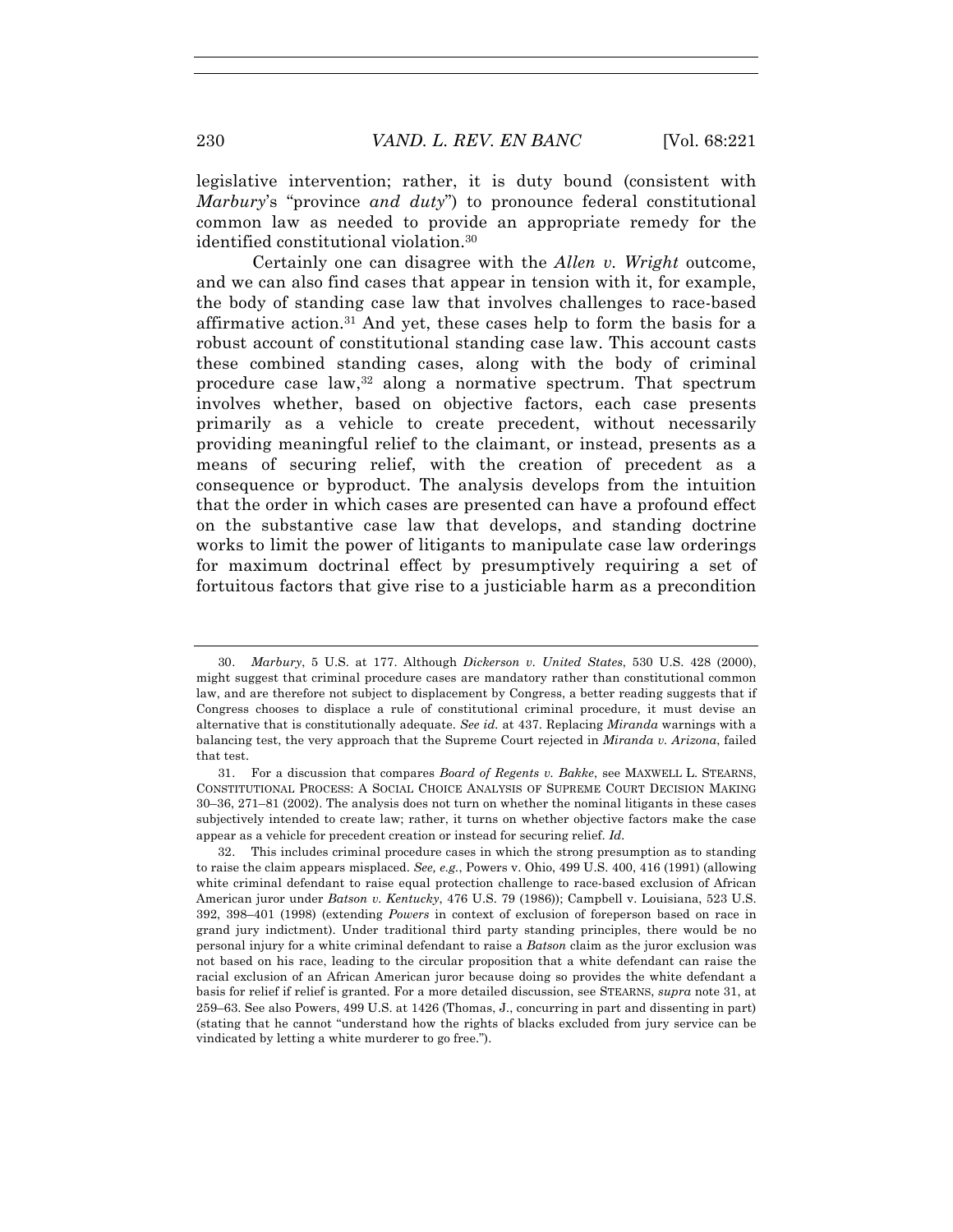to standing to sue.33 My purpose here is not to provide a comprehensive doctrinal review of constitutional standing or to present such a doctrinal reconciliation.34 Instead it is to construct the basic architecture of constitutional standing as a prelude to comparing the more specific question of statutory standing at issue in *Spokeo*.

#### III. *LUJAN* AND THE PROBLEM OF STATUTORY STANDING

Before delving into modern statutory standing doctrine, a bit of historical background will be helpful. Legal historians have documented that the modern justiciability doctrines, including standing, find their origins in the Progressive Era. The linkage is not fortuitous. A central purpose of standing doctrine at its Progressive-Era inception was to provide a judicial mechanism of insulating ambitious, and previously unseen, developments in the regulatory state from constitutional challenge. As William Fletcher,<sup>35</sup> and others,36 have aptly demonstrated, one method by which Louis Brandeis and Felix Frankfurter accomplished this goal was through a regime of presumptions: If Congress conferred or denied standing in particular statutes, those rules would apply; faced instead with congressional silence, the judiciary would analogize to doctrines of contract, tort, or property to see if the alleged injury was of the sort that was cognizable at common law. A feature of this regime was to favor standing for those who suffered traditional harms as regulatory

<sup>33.</sup> For an analysis that assesses the corpus of standing case law against this theory, see STEARNS, *supra* note 31; *see also* Maxwell L. Stearns, *Standing Back from the Forest: Justiciability and Social Choice*, 83 CAL. L. REV. 1309 (1995) [hereinafter *Justiciability and Social Choice*]; *Maxwell L. Stearns, Standing and Social Choice: Historical Evidence*, 144 U. PA. L. REV. 309 (1995) [hereinafter *Standing and Social Choice*].

<sup>34.</sup> For interested readers, I have provided such a review in several published sources. *See* STEARNS, *supra* note 31; Stearns, *Justiciability and Social Choice*, *supra* note 33; Stearns, *Standing and Social Choice*, *supra* note 33.

<sup>35.</sup> *See* William Fletcher, *The Structure of Standing*, 98 YALE L.J. 221 (1998). For a symposium celebrating the twenty-fifth anniversary of this publication, see Symposium, The Structure of Standing *at 25*, 65 ALA. L. REV. 269 (2013) (with contributions by Heather Elliott, William Fletcher, Tara Grove, Andy Hessick, Bob Pushaw, Tom Rowe, Jonathan Siegel, Maxwell Stearns, Ernest Young). The contributors to this on-line symposium overlap with the Alabama symposium. (Heather Elliott, Andy Hessick, Jonathan Siegel, Joan Steinman, Maxwell Stearns, Howard Wasserman). One Essay bridges the two symposia by extending Fletcher's analysis to the *Spokeo* case. *See* Howard M. Wasserman, *Fletcherian Standing, Merits, and* Spokeo, Inc. v. Robins, 68 VAND. L. REV. EN BANC 257, 268–70 (2015)**.**

<sup>36.</sup> For a review of the literature, see Stearns, *Justiciability and Social Choice*, *supra* note 33, at 366–67 and cites therein (discussing works by William Fletcher, Steven Winter, and Gene Nichol). *See also* Robert J. Pushaw Jr., *Fortuity and the Article III "Case": A Critique of Fletcher's The Structure of Standing*, 65 ALA. L. REV. 289, 295–303 (2013) (reviewing history and developing argument for a fortuitous injury requirement derived from the Article III Case or Controversy clause.)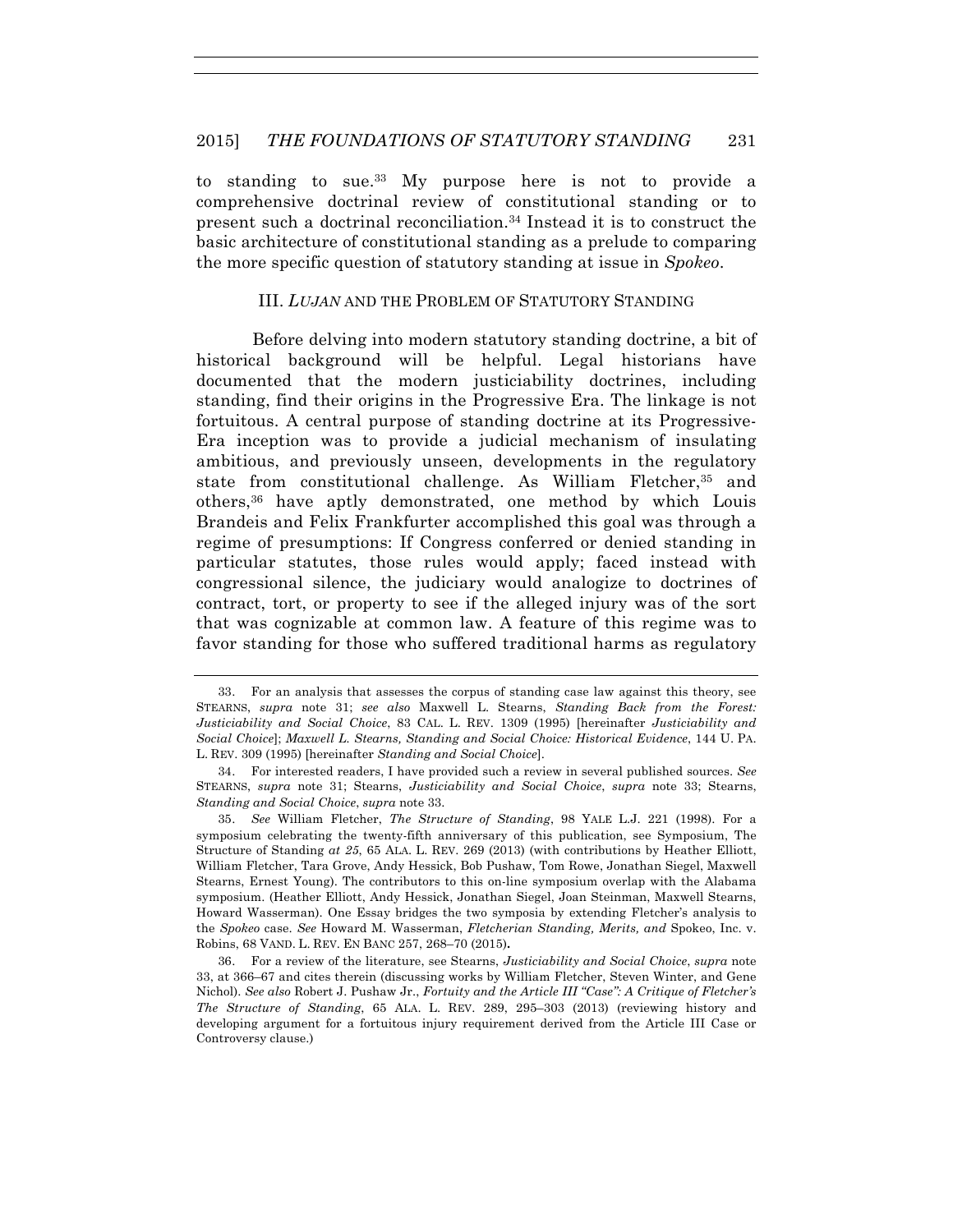objects as compared with those whose claimed injury resulted from insufficiently aggressive regulatory enforcement. This once-Progressive understanding of standing doctrine allowed Congress to play a central role not only in the development of regulatory policy, but also in the legislative selection of means by which such policies would be enforced.

Today, commentators tend to view strict standing doctrine as conservative, and case outcomes like *Allen* provide fodder for this position, although there are also counter examples.37 The ideological valence of standing, however, becomes more complicated in the context of statutory conferrals. Consider the landmark, and controversial, 1992 decision, *Lujan v. Defenders of Wildlife*. <sup>38</sup> In *Lujan*, the Court denied two women who had previously traveled to Egypt and Sri Lanka standing to force statutorily required interagency consultation between the Department of Commerce and the Department of the Interior, prior to federal funding of projects threatening the habitats of endangered species abroad, which had not occurred with respect to the affected projects in those countries.39 Despite the broad statutory conferral of standing to persons who claimed injury nexuses—vocational, animal, ecosystem—Justice Scalia, writing for a majority, denied standing.40 Scalia reasoned that the mere desire to have the government abide by the law without a more concrete personal harm, for example, one analogous to an injury cognizable at common law, was inadequate for standing notwithstanding the congressional grant.41 Scalia grounded his holding in the observation that the President, not the courts, holds the power to execute legislative policy, and that the statutory conferral, if relied upon to grant standing, would result in judicial encroachment of executive enforcement prerogatives.

Scalia stated:

To permit Congress to convert the undifferentiated public interest in executive officers' compliance with the law into an "individual right" vindicable in the courts is to permit Congress to transfer from the President to the courts the Chief Executive's most important constitutional duty, to "take Care that the Laws be faithfully executed." It would enable the courts, with the permission of Congress, "to assume a position of authority over the governmental acts of another and co-equal department," and to

41. *Id.* at 573–75.

<sup>37.</sup> *See, e.g.*, *infra* note 47, and accompanying text, and notes 69-71, and accompanying text.

<sup>38.</sup> 504 U.S. 555 (1992).

<sup>39.</sup> *Id.* at 563, 578.

<sup>40.</sup> *Id.* at 566.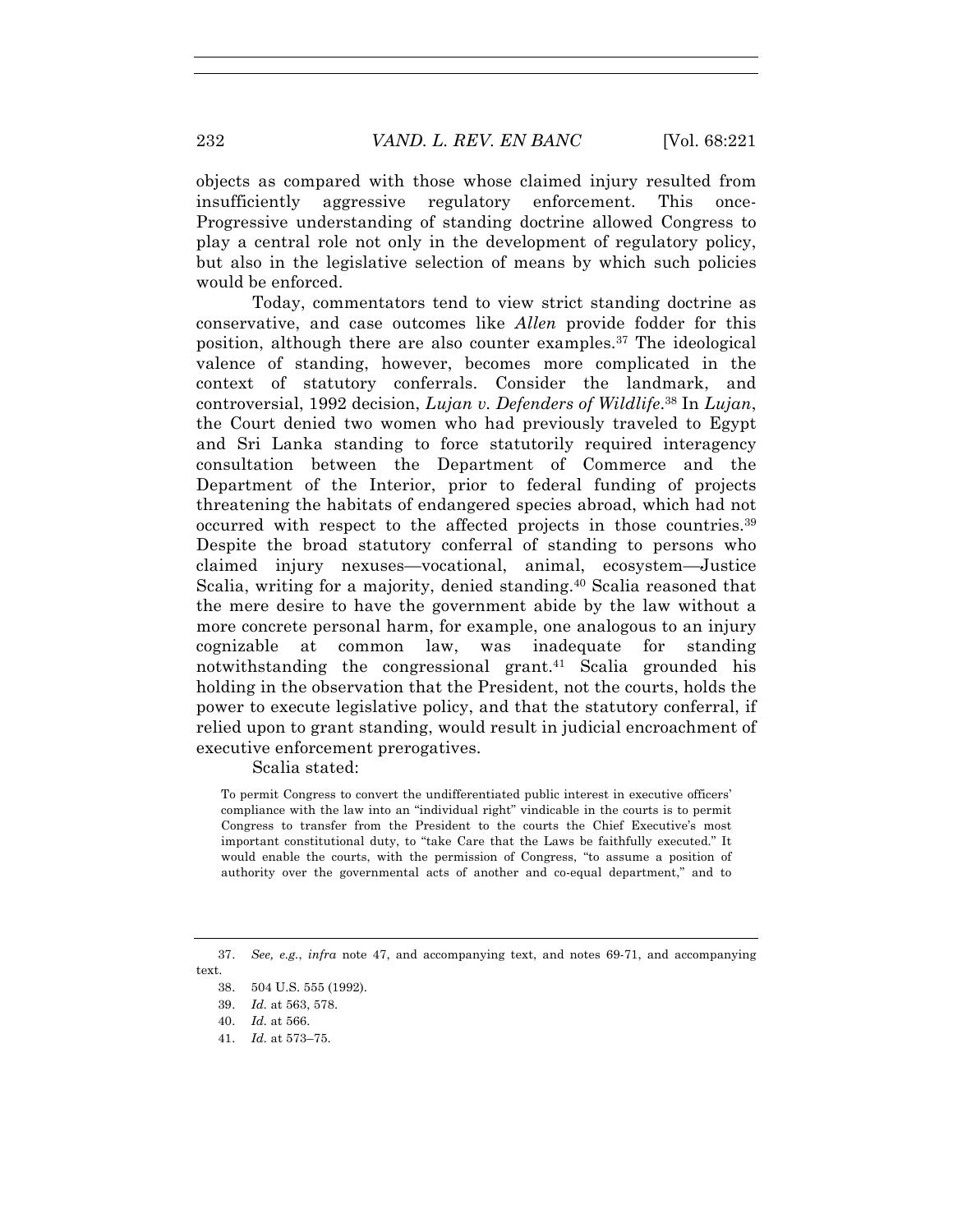become "'virtually continuing monitors of the wisdom and soundness of Executive action.""42

Scalia claimed this reading was consistent with *Marbury*: "'The province of the court,' as Chief Justice Marshall said in *Marbury v. Madison*, 'is, solely, to decide on the rights of individuals.'"43 Notably Justice Scalia omitted the immediately following *Marbury* passage:

But, if this be not such a question; if so far from being an intrusion into the secrets of the cabinet, it respects a paper, which, according to law, is upon record, and to a copy of which the law gives a right, on the payment of ten cents; if it be no intermeddling with a subject, over which the executive can be considered as having exercised any control; what is there in the exalted station of the officer, which shall bar a citizen from asserting, in a court of justice, his legal rights, or shall forbid a court to listen to the claim; or to issue a mandamus, directing the performance of a duty, not depending on executive discretion, but on particular acts of congress and the general principles of law?

If one of the heads of departments commits any illegal act, under color of his office, by which an individual sustains an injury, it cannot be pretended that his office alone exempts him from being sued in the ordinary mode of proceeding, and being compelled to obey the judgment of the law.<sup>44</sup>

More simply put, *Marbury* does not establish that the judiciary is barred from compelling executive officials to perform their ministerial obligations. Instead, it establishes the less controversial proposition that the judiciary may not cabin executive discretion. Of course, *Marbury v. Madison* did not involve executive discretion, and that was Marshall's point. The Court lacked jurisdiction because the statute was unconstitutional *even though* mandamus was otherwise proper to compel a purely ministerial executive obligations.

Left open in *Marbury* is the scope of Congress's power to define as personal an injury that extends well beyond the boundaries of common law harms, a point to which we now turn. Most of Scalia's *Lujan* analysis centered on rejecting the nominal claimants' injury in fact. Scalia implicitly acknowledged this line of analysis ran up against a tradition of judicial latitude toward congressional conferral of standing, including broadening of traditional notions of injury. Thus Justice Scalia stated: "Nothing in this contradicts the principle that '[t]he . . . injury required by Art. III may exist solely by virtue of statutes creating legal rights, the invasion of which creates standing.'"45 Of course disclaiming a contradiction does not prove none exists. Consider Justice Blackmun's dissenting rejoinder, which Justice O'Connor, the *Allen* majority opinion author, joined:

<sup>42.</sup> *Id.* at 577 (citations omitted).

<sup>43.</sup> *Lujan*, 504 U.S at 576 (quoting Marbury v. Madison, 5 U.S. 137, 170 (1803)).

<sup>44.</sup> *Marbury*, 5 U.S. at 170.

<sup>45.</sup> *Lujan*, 504 U.S. at 578 (quoting Warth v. Seldin, 422 U.S. 490, 500 (quoting Linda R.S. v. Richard D., 410 U.S. 614, 617 n.3 (1973))).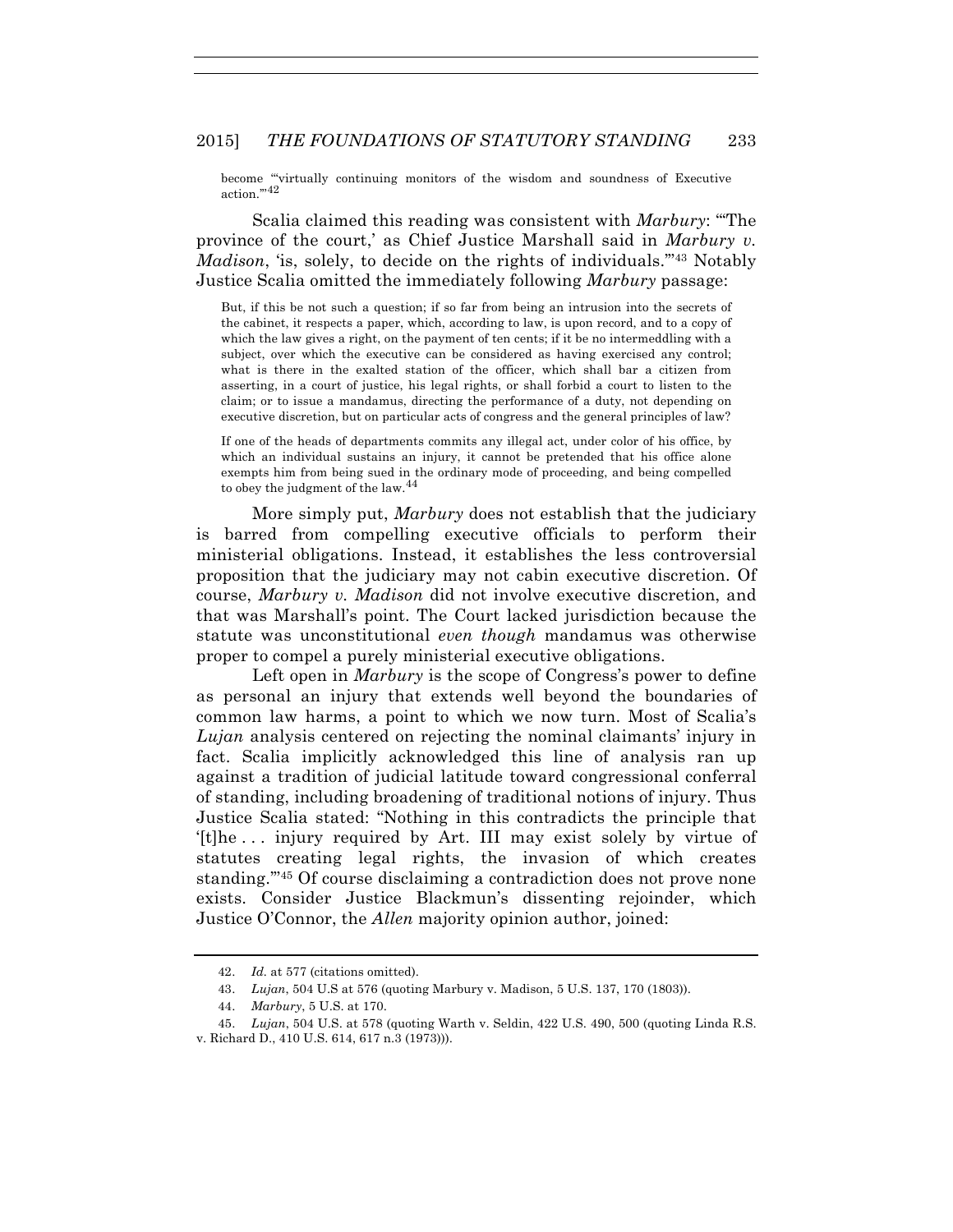The Court expresses concern that allowing judicial enforcement of "agencies' observance of a particular, statutorily prescribed procedure" would "transfer from the President to the courts the Chief Executive's most important constitutional duty, to 'take Care that the Laws be faithfully executed.' In fact, the principal effect of foreclosing judicial enforcement of such procedures is to transfer power into the hands of the Executive at the expense—not of the courts—but of Congress, from which that power originates and emanates.<sup>46</sup>

Although both *Allen* and *Lujan* denied standing, it is not surprising that Justice O'Connor joined the Blackmun *Lujan* dissent. That is because the dissent was consistent with the traditional *Allen*  separation-of-powers theory of standing, one that *Lujan* appeared to displace. Consistent with *Allen*, Blackmun determined that Congress has the power to choose its preferred enforcement methods, including through broadening standing to create a basis for supplemental private enforcement. That is because the very policies sought to be enforced emanate not from the executive branch—the branch with enforcement power—but from Congress "from which that power originates and emanates."

Indeed, it is not surprising that Justice Scalia's *Lujan* premise has not been universally embraced. In the 2000 case, *Friends of the Earth v. Laidlaw Environmental Services, Inc.*, <sup>47</sup> the Supreme Court, with Justice Ruth Bader Ginsburg writing, permitted a suit against Laidlaw for a technical permit violation under the Clean Water Act that did not result in any identifiable harm to the claimants.48 Sound familiar? The *Laidlaw* case originally presented on mootness grounds, and Justice Ginsburg, writing for the majority, rejected the mootness claim. She and Justice Scalia, writing in dissent, also used the case to revisit the *Allen/Lujan* debate. This time, the *Laidlaw* majority found standing and restored, at least temporarily, the doctrine's congressional primacy foundation.

In *Laidlaw*, a Clean Water Act permit violation resulted in the emission of effluents into a river near where claimants resided, but at levels that produced no identifiable environmental damage, and thus no discernible harm to the claimants. Indeed, there is some evidence that the violation followed from an erroneous calculation in the permit itself, thereby rendering the emissions entirely safe.49 Despite this,

<sup>46.</sup> *Id.* at 602 (Blackmun, J., dissenting) (citation omitted).

<sup>47.</sup> 528 U.S. 167 (2000).

<sup>48.</sup> *Id.* at 183–84.

<sup>49.</sup> Richard J. Pierce, Jr., *Issues Raised by* Friends of the Earth v. Laidlaw Environmental Services*: Access to the Courts for Environmental Plaintiffs*, 11 DUKE ENVTL L. & POL'Y F. 207, 233–35 (2001) (explaining that emissions did not render water unsafe based on review of Supreme Court Brief Amicus Curiae of the State of South Carolina, and the District Court opinion, demonstrating calculation errors in permitting); *see also* Maxwell L. Stearns, *From*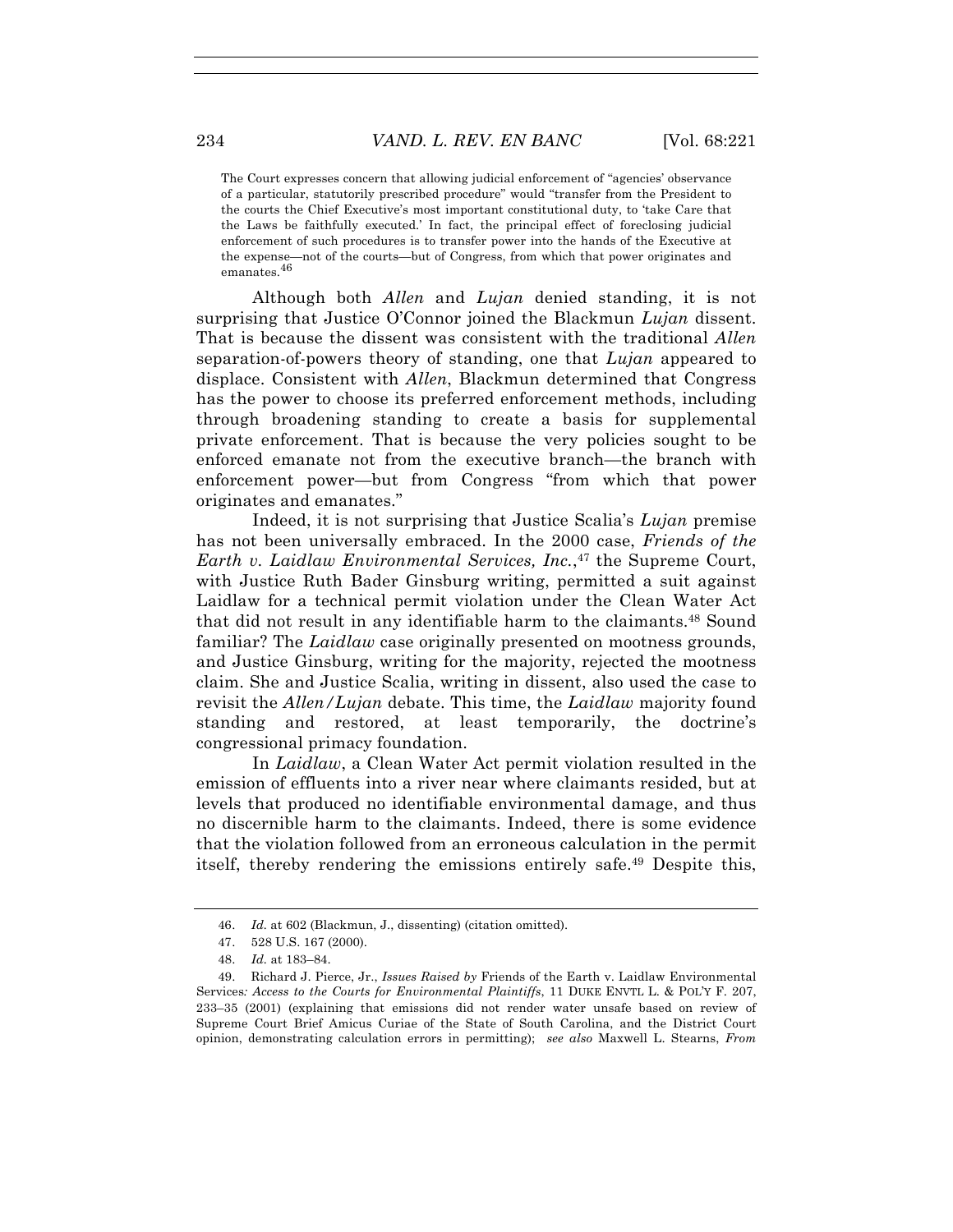claimants averred that the violation inhibited their enjoyment of the river, and on this basis the Court allowed the suit against Laidlaw to proceed.50

Consider the following exchange between Justice Ginsburg for the *Laidlaw* majority, and Justice Scalia, writing in dissent. Justice Scalia rejected standing based on the absence of an injury in fact, stating: "While it is perhaps possible that a plaintiff could be harmed even though the environment was not, such a plaintiff would have the burden of articulating the nature of the injury."51 One might imagine a basis for satisfying even this restrictive scope of permissible injury if the publicity attendant the permit violation diminished property values. Even setting aside that possibility, which did not affect the majority analysis, Justice Ginsburg directly challenged Scalia's premise:

The relevant showing for Article III standing . . . is not injury to the environment but injury to the plaintiff. To insist upon the former rather than the latter . . . is to raise the standing hurdle higher than the necessary showing for success on the merits in an action alleging noncompliance with [the required] permit.<sup>52</sup>

The permit was issued pursuant to a statutory scheme, thereby establishing that there is no need for a concrete injury—or that Congress could define the permit violation itself as an injury for Article III purposes—where the basis for standing rests on a federal statute as opposed to the Constitution itself. We can compare the Ginsburg and Scalia approaches based on a conventional set of linear relationships from (1) permit violation to (2) individual harm to (3) justiciable injury. This, after all, is the way common law adjudication customarily proceeds. An event, for example a negligent act, a breach of contract, or a violated property right produces an injury to a plaintiff,53 and the courts treat that injury as the basis for a cognizable common law suit.

- 51. 528 U.S. at 714 (Scalia, J., dissenting).
- 52. *Id.* at 703–04.

Lujan *to* Laidlaw*: A Preliminary Assessment of Environmental Standing*, 11 DUKE ENVTL. L. & POL'Y F. 321, 379 (2001).

<sup>50.</sup> For an assessment of the various claims of injury in *Laidlaw*, see Stearns, *supra* note 49, at 381–83.

<sup>53.</sup> One might characterize an unobserved trespass that causes no property damage as a legal violation without injury to the property owner, even though the common law defines the trespass as the basis for a legal claim. Of course most persons do not press such trespass violations in court (consider the frequency of turning a car around in a property owner's driveway). The claimed injury for those who do resembles Professor Fletcher's observation that a non-lying person claiming to be injured by a legal violation, is, in fact, injured, leaving open the policy question as to which of these injuries we allow to have pressed in court. Fletcher, *supra*  note 35, at 231.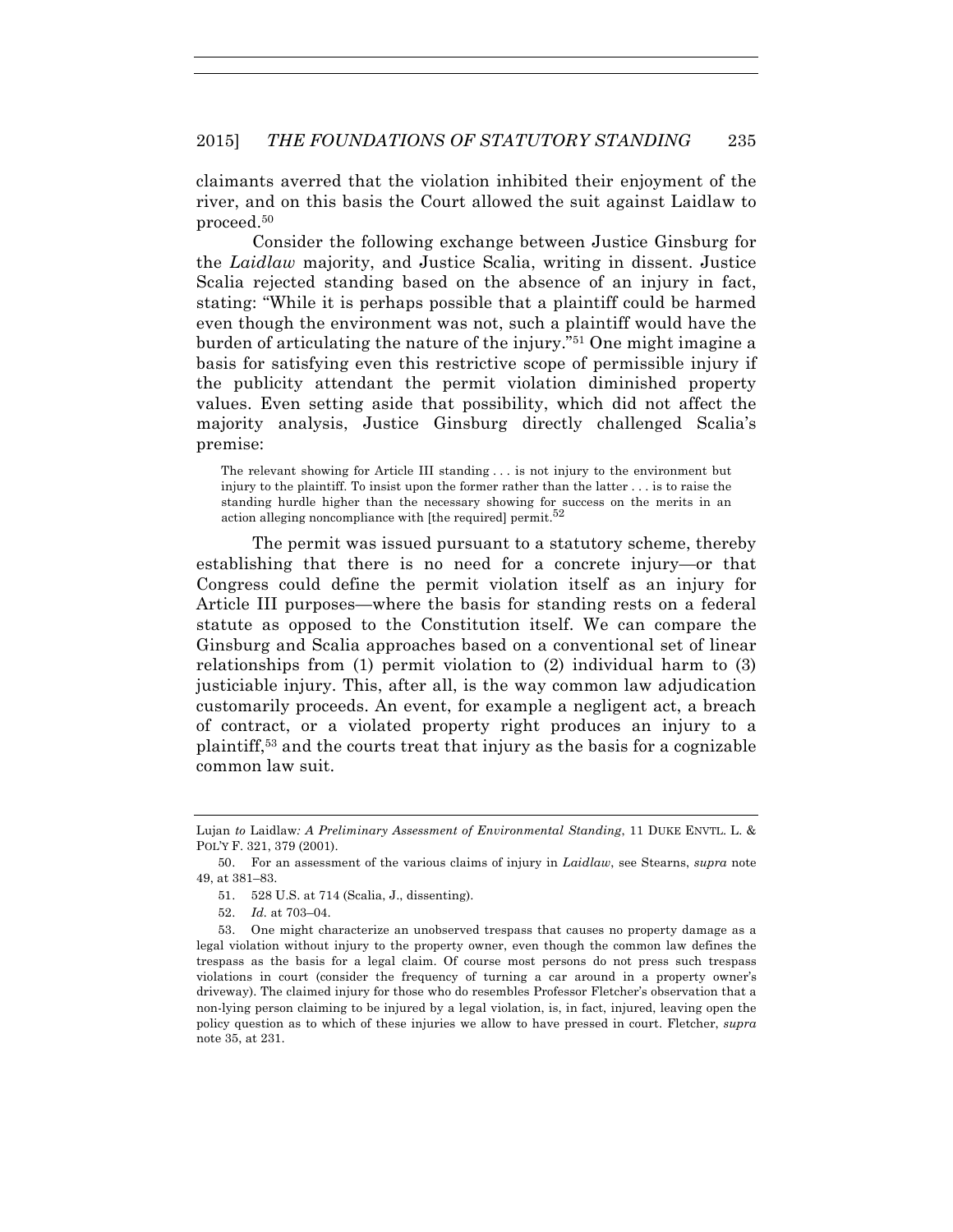In that framing, all of the features that have become requisites to standing are rolled into one: The injury is caused by the defendant, and finding for plaintiff will remedy that injury.54 These also tie in the prudential barriers: the claimant raises his or her own claim, and therefore the claim is not diffuse. This coalescence explains something critical about standing doctrine. The Court devised its doctrine with reference to the common law not because each standing criterion carries independent normative significance, but rather because these features conventionally coexisted in suits that for hundreds—nay thousands—of years were resolved in legal forums. This includes such ancient texts as the *Code* of *Hammurabi* and the *Five Books of Moses*, both of which created the basis for many legal claims that today would fall within the scope of the common law.

But this feature of the common law, or more ancient codes, does not answer whether in our constitutional scheme of separation of powers, Congress holds the power to broaden the ambit of harms that it chooses to define as the basis for a cognizable injury. This also answers Spokeo's argument that allowing Congress to define injury collapses the three constitutional standing prongs into one.55 This observation merely restates what we have long known: just as these features coalesce within traditional common law suits, so too they do so when Congress defines a justiciable injury by statute.

In *Laidlaw,* Justice Ginsburg did not disclaim that the conventional litigation model in which these standing factors are combined remains dominant. That, after all, has been the basis for legal disputes from time immemorial. Rather, she claimed that in our system of representative governance, when there is no express or implied source of constitutional limitation to its policy, Congress has the wherewithal both to create policy and to determine its preferred method of enforcement. The enforcement schemes can be varied, and they can include executive enforcement exclusivity;56 concurrent private and public enforcement authority, sometimes with the

<sup>54.</sup> To be sure, injury in fact, which was developed in *Association of Data Processing Service Organizations, Inc. v. Camp*, 397 U.S. 150 (1970), differs from the legal injury test that it displaced. Once more, however, these two variations on injury were also combined in the conventional understanding of a justiciable suit at common law or earlier. Although there are exceptions, the general supposition that rights and remedies were coextensive implies a coalescence of the personal and legal aspects of an injury in the traditional understanding of a legal claim.

<sup>55.</sup> Brief for Petitioner, *supra* note 6, at \*39.

<sup>56.</sup> *See, e.g.*, Occupational Safety & Health Act, 29 U.S.C. § 659 (enforcement procedures limited to the Secretary).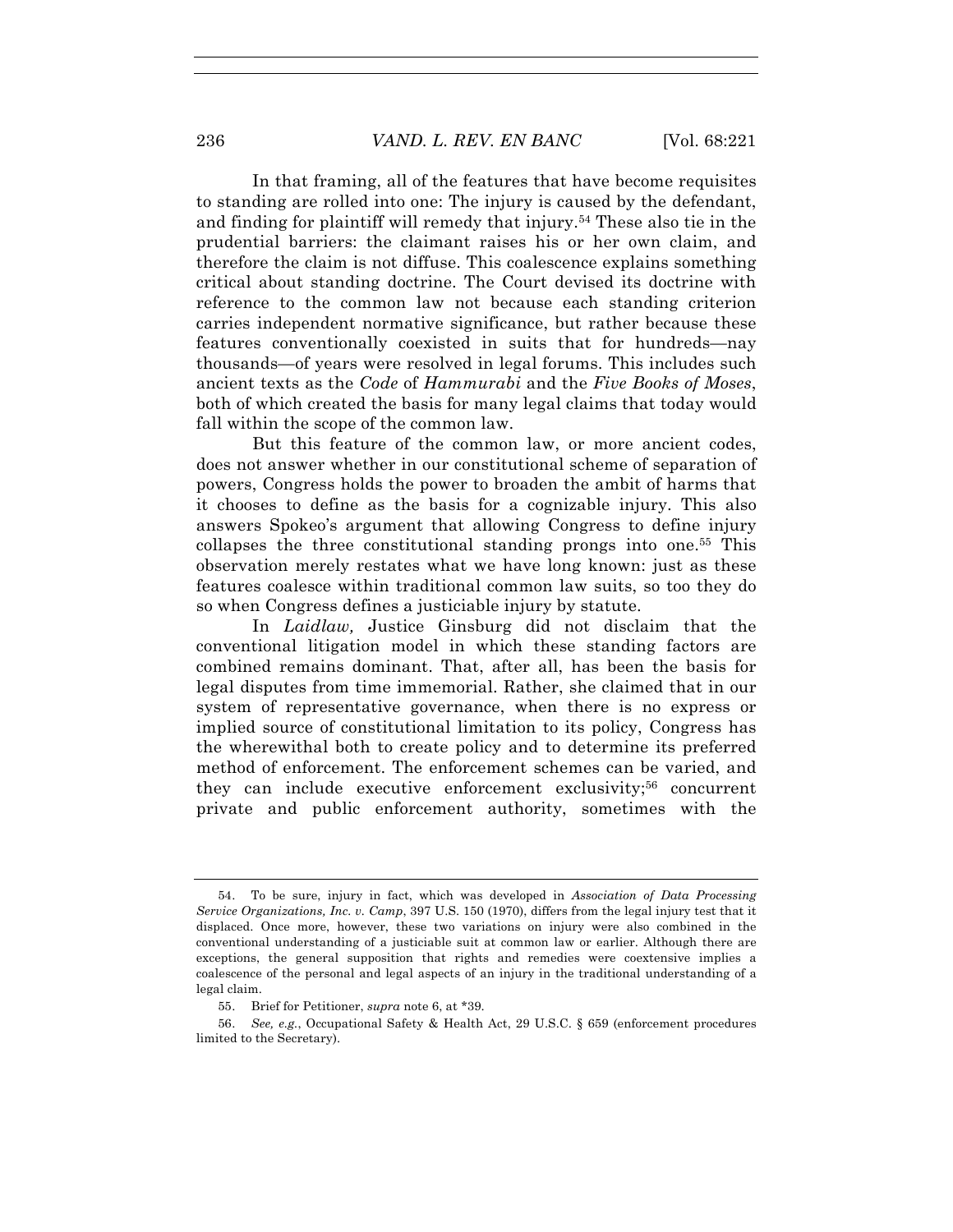executive power to close off private suits;<sup>57</sup> or exclusive private enforcement.58 This complex set of arrangements also allows for specific instances of private enforcement under FCRA, as in *Spokeo*, while providing a separate role for federal or state enforcement under the same statute based, in part, on consumer complaints.59 It might seem counterintuitive that Congress can empower private persons to enforce public rights, but on reflection, it should not be.<sup>60</sup> Although the historical record has been disputed, there is evidence that before the framing and in the early republic, private individuals enforced legal actions that today we associate with executive enforcement power, even sometimes including private enforcement of criminal laws.<sup>61</sup>

Gene R. Nichol, Jr., *Justice Scalia, Standing, and Public Law Litigation*, 42 DUKE L.J. 1141, 1151–52 (1993) (citations omitted); *see also* Maxwell L. Stearns, *Standing and Social Choice: Historical Evidence,* 144 U. PA. L. REV. 309, 366–67 and cites therein; Cass R. Sunstein, *What's Standing After Lujan? Of Citizens Suits, "Injuries," and Article III,* 91 MICH. L. REV. 163 (1992). More recently, the following article has contested some of these broad claims, see Caleb Nelson & Ann Woolhandler, *Does History Defeat Standing Doctrine?*, 102 MICH. L. REV. 689 (2004).

Although the historical record concerning statutory standing contains some unambiguity, the dispute concerning the antecedents to modern standing doctrine is most acute in the context of legal claims arising directly from Constitution. This Essay's thesis does not turn on resolving these interesting historical debates, whether founded on contemporaneous English practice, practices during the founding period, or practices shortly after the Constitution was ratified. Because the thesis advanced here and in my earlier work, see *supra* note 32, and cites therein, emphasizes the important functions that the modern standing doctrine serves, it is not in tension with claims that the doctrine has earlier historical antecedents than some constitutional historians have previously recognized. The goal of this Essay is instead to situate statutory standing within a broader theoretical and doctrinal framework. That includes identifying the

<sup>57.</sup> *See, e.g.*, False Claims Act, 31 U.S.C. § 3730 (subsection (a) allows Attorney General to bring a civil action against a violator, and subsection (b) allows a "private person" to bring suit against a violator on behalf of the person and the government, "in the name of the government"); Fair Labor Standards Act, 29 U.S.C. § 216(b) (private right of action) § 216(c) (actions by the Secretary of Labor); Clean Air Act, 42 U.S.C. § 7604 (private right of action unless the Administrator or the State is "diligently prosecuting a civil action").

<sup>58.</sup> *See, e.g.*, 42 U.S.C. § 1983. Of course this statute contemplates private enforcement of rights that the federal government generally has the power to otherwise enforce separately.

<sup>59.</sup> 15 U.S.C. 1681n (civil liability for willful noncompliance); 15 U.S.C. 1681s (administrative enforcement procedures).

<sup>60.</sup> *See* William M. Landes & Richard A. Posner, *The Private Enforcement of Law*, 4 J. LEGAL STUD. 1 (1975).

<sup>61.</sup> The following provides an apt summary of the once-prevalent consensus among academics concerning the relationship of modern standing doctrine to early federal judicial practice:

In separate, major, and compelling efforts, Louis Jaffe in 1965, Raoul Berger in 1969, and Steven Winter in 1988 have demonstrated that injury was not a requisite for judicial authority in either the colonial, framing, or early constitutional periods. The Judiciary Act of 1789, like several contemporaneous state statutes, allowed "informer" actions. English practice included prerogative writs, mandamus, *certiorari*, and prohibitions, all designed to "restrain unlawful or abusive action by lower courts or public agencies," and requiring only "neglect of justice," not individual injury. Stranger suits and relator practice countenanced the assertion of judicial power without the existence of personal stakes in the controversy.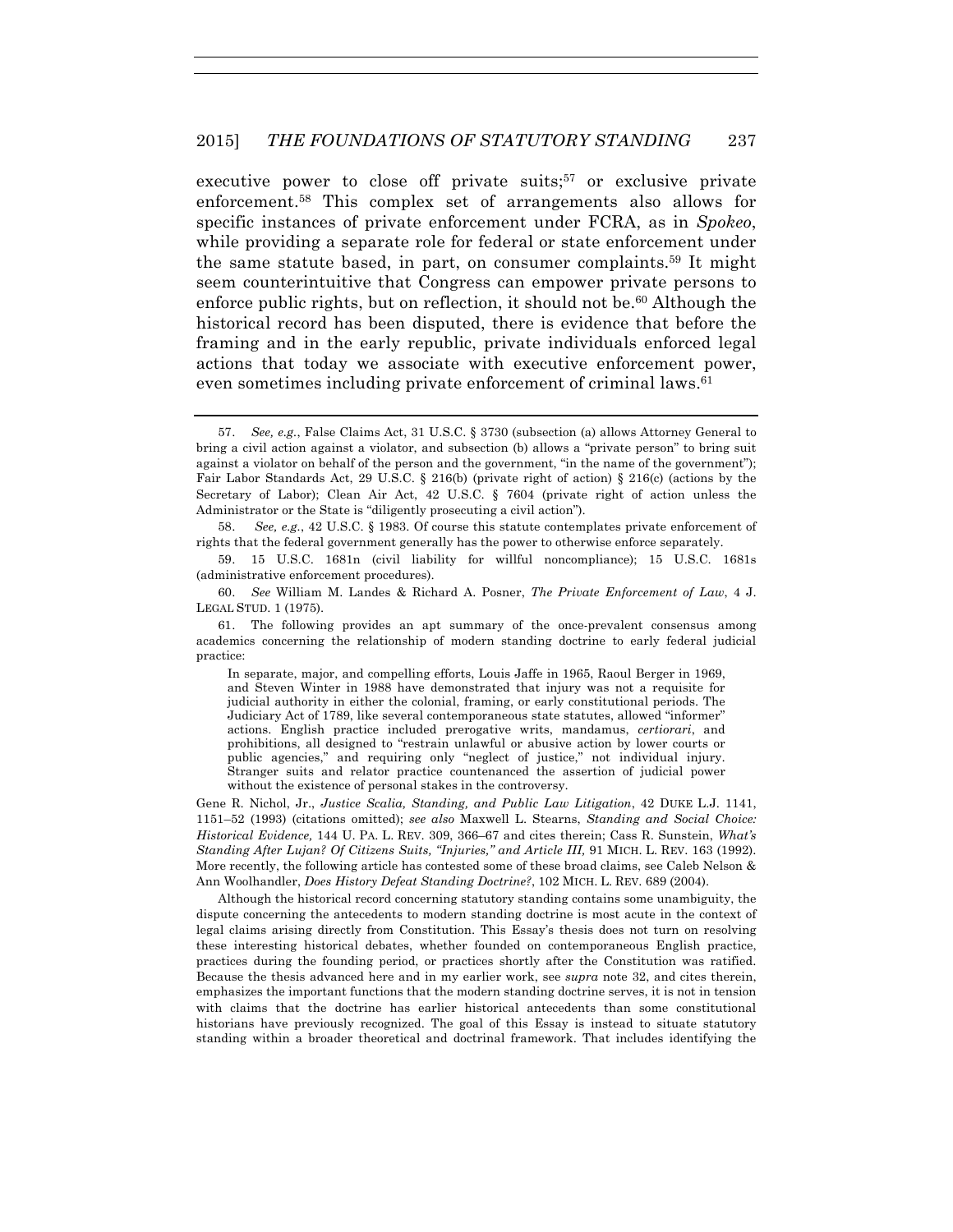Of course the development of professional bureaucracies, including criminal prosecutors' offices, significantly curtailed reliance on private enforcement for many rights so enforced in the framing period, $62$  but that history does not undermine the central argument here: We have two competing models of separation of powers that create a tension in the context of congressional standing conferrals. There are times when it is possible to find a middle ground between two opposing theories. Reliance on balancing tests in certain criminal procedure cases was often the product of such efforts,63 as was Justice Powell's attempt, and then Justice O'Connor's, to find a middle position between the opposing extremes on race-based affirmative  $\arctan^{64}$  In the context of statutory standing, Justice Kennedy has also sought a middle ground. Justice Kennedy concedes that Congress may broaden the scope of injury, but he contends that in doing so, it must tie its conferral to a specific class of individuals, presumably a class that is narrower in scope than one susceptible to diffuse harm status were they to rely on the Constitution alone as the basis for standing to sue. Consider Kennedy's famous passage from his *Lujan* partial concurrence and partial concurrence in the judgment:

In my view, Congress has the power to define injuries and articulate chains of causation that will give rise to a case or controversy where none existed before, and I do not read the Court's opinion to suggest a contrary view. In exercising this power, however, Congress must, at the very least, identify the injury it seeks to vindicate and relate the injury to the class of persons entitled to bring suit.<sup>65</sup>

Notably, Justice Kennedy did not concur in the judgment on this very point; rather he chose to recast the majority opinion, which he joined, rendering ironic his assertion about not reading the majority opinion "to suggest a contrary view."66 As Kennedy has

separation of powers underpinnings of the modern standing doctrine as it has been applied and understood since the Progressive Era.

<sup>62.</sup> Stephen L. Winter, *The Metaphor of Standing and the Problem of Self-Governance*, 40 STAN. L. REV. 1371, 1414 (1988).

<sup>63.</sup> Michael R. Dreeben, *Prefatory Article: The Confrontation Clause, the Law of Unintended Consequences, and the Structure of Sixth Amendment Analysis*, 34 GEO. L.J. ANN. REV. CRIM. PROC. iii (2005); Antonin Scalia, *The Rule of Law as a Law of Rules*, 56 U. CHI. L. REV. 1175 (1989) (decrying the use of balancing tests).

<sup>64.</sup> *See* Regents of the Univ. of Cal. at Davis v. Bakke, 438 U.S. 265 (1978) (permitting reliance on race in medical school admissions provided it is not used as a quota, that it is a plus factor in a holistic review of combined files); Gratz v. Bollinger, 539 U.S. 244 (2003) (striking algorithmic use of race in race-based affirmative action program at undergraduate level); Grutter v. Bollinger, 539 U.S. 206 (2003) (allowing reliance on race as part of holistic process despite effectively replicating algorithmic function with careful daily review of law school admissions reports).

<sup>65.</sup> Lujan v. Defs. of Wildlife, 504 U.S. 555, 580 (1992) (Kennedy, J., concurring in part and concurring in the judgment) (citation omitted).

<sup>66.</sup> *Id.*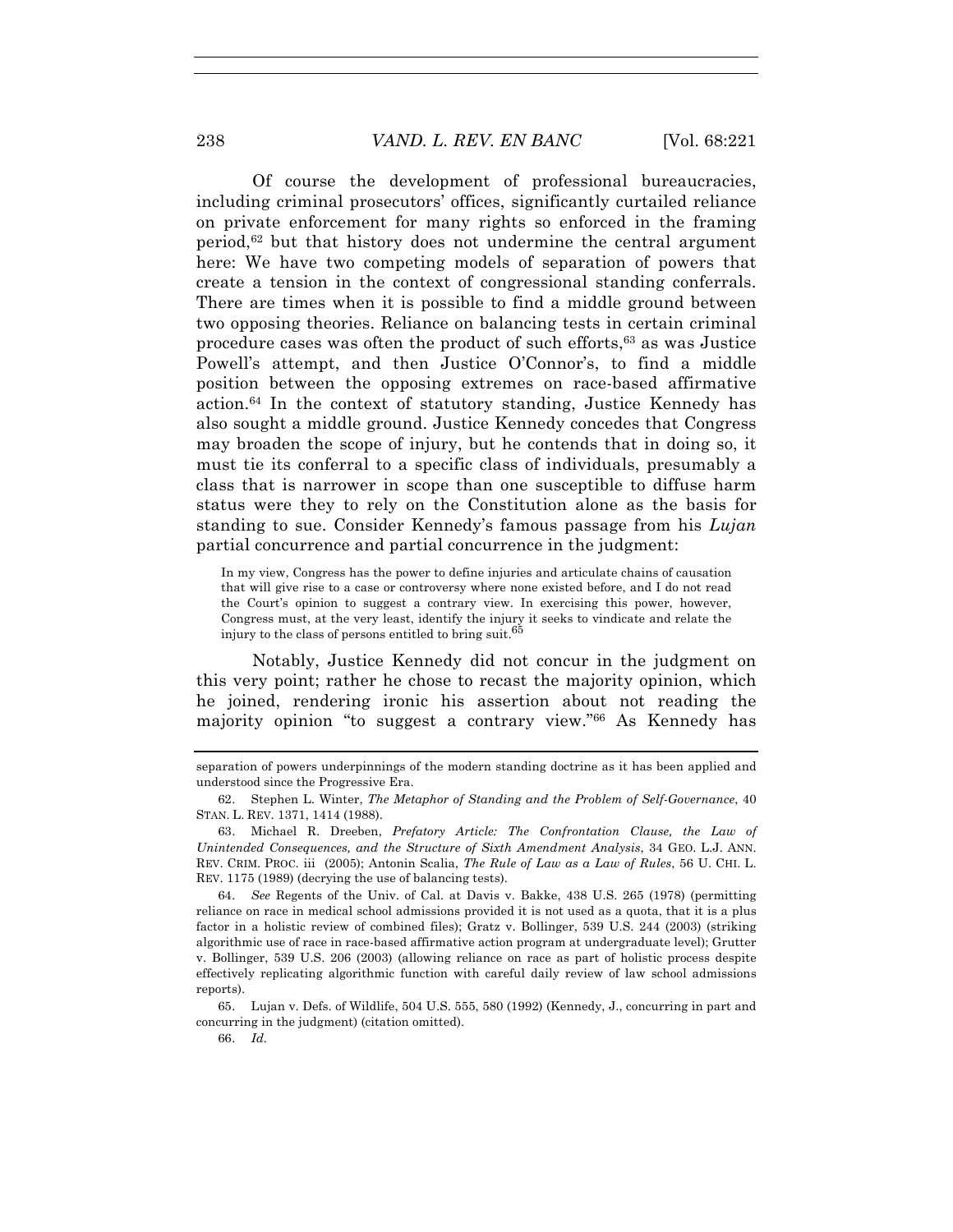shown, as a possible middle ground one can posit that Congress has the power to broaden standing by statute, just not too much.

#### IV. *SPOKEO* AND THE PROBLEM OF STATUTORY STANDING REVISITED

One could similarly devise various middle ground opinions in *Spokeo.* For example, the Court could rule for Robins by claiming that in combination, *Lujan* and *Laidlaw* impose less stringent standing requirements when the litigation is between private parties, as opposed to when a private party sues a government official. There is no foundation for this distinction within standing doctrine, which likely explains why it did not form the basis for the doctrinal debate between Justice Ginsburg and Justice Scalia in *Laidlaw*. This distinction is also not persuasive as a matter of policy. As previously shown, the decision to allow enforcement of congressional policy with purely private litigation, public litigation, or various regimes in between, represent points along a broader congressional policy enforcement spectrum.67 The constitutional standing rules do not change based upon where along that spectrum Congress chooses to locate its enforcement scheme.<sup>68</sup>

Alternatively, the Court could rule for Robins on the ground that whereas *Lujan* failed to link the injury in any specific way to the individual claimants, it was Robins's personal data that was erroneously (if benignly) disclosed. Whereas the immediately preceding account offers an unsatisfying distinction between *Laidlaw*  and *Lujan*, this theory fails altogether to account for *Laidlaw*, which presented similarly attenuated claims to injury*.* It also creates a further doctrinal tension with such cases as *Trafficante v. Metropolitan Life Ins. Co.,*<sup>69</sup> *Gladstone, Realtors v. Village of Bellwood*, <sup>70</sup> and *Havens Realty v. Coleman*.71 In each of these cases, the Supreme Court granted standing based upon a federal statute that expanded the scope of justiciable injury. In addition to allowing

<sup>67.</sup> *See supra* note 56–58, and cites therein.

<sup>68.</sup> Alternatively, one might analogize this distinction to the discredited non-delegation doctrine. *See, e.g.*, J.W. Hampton, Jr. & Co. v. United States, 276 U.S. 394 (1928). To the extent that the doctrine remains relevant, however, it would seem to cut the other way, imposing more, rather than less, restrictive limits on purely private actions.

<sup>69.</sup> 409 U.S. 205, 208–12 (1972) (construing Fair Housing Act to confer standing on testers seeking to document standing even though they were not personally victims).

<sup>70.</sup> 441 U.S. 91, 111–15 (1979) (extending *Trafficante* to permit whites to raise challenge to racial steering practices on ground that they were denied opportunity to reside within an integrated community).

<sup>71.</sup> 455 U.S. 363, 382 (1982) (conferring standing on housing tester, under Fair Housing Act, who was not in the market for rental property).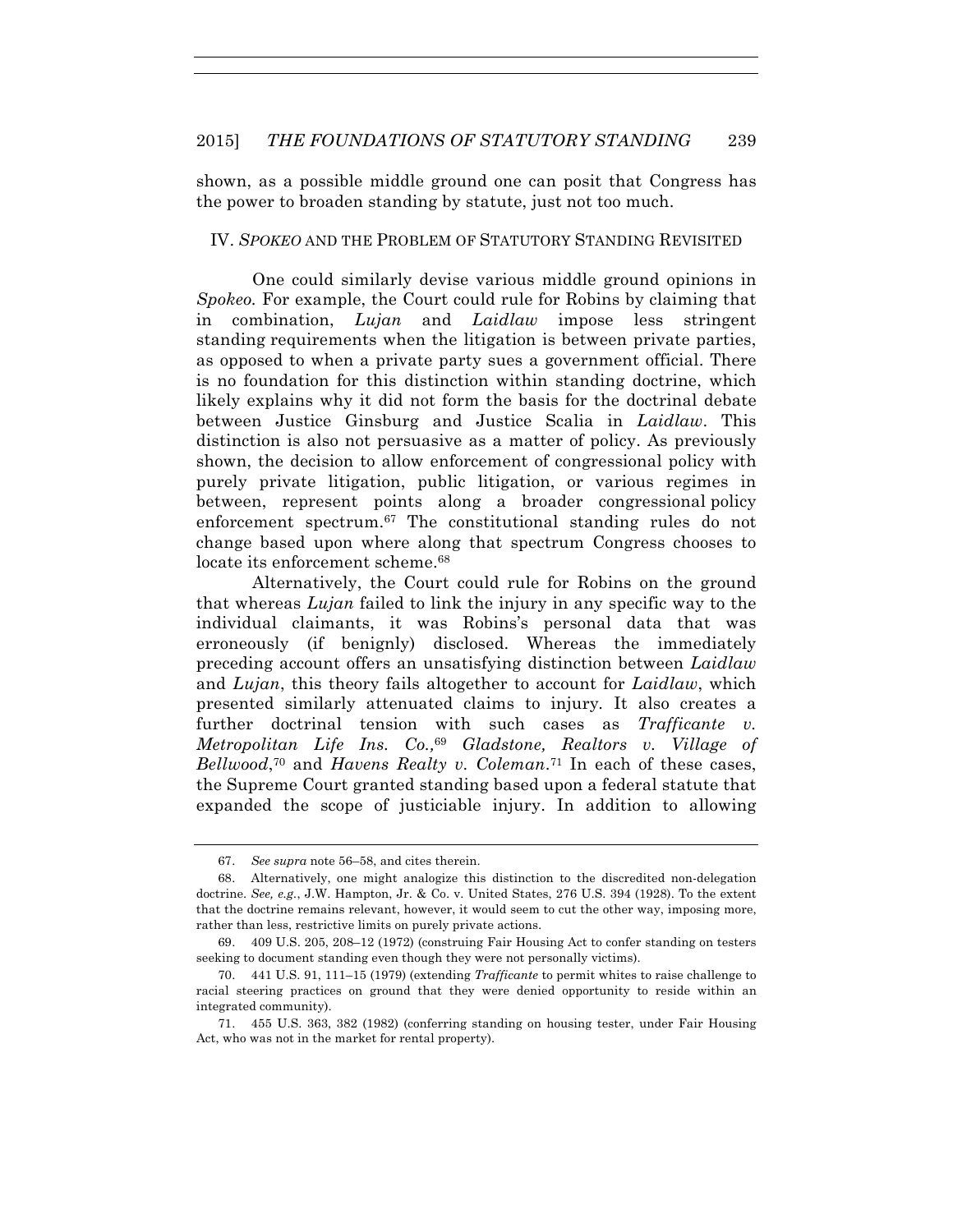standing to challenge a technical permit violation that produced no harm, the Court has afforded standing to persons who were not themselves victims of housing discrimination to challenge racial steering practices in a variety of ways.72 This includes allowing testers standing even though they themselves are not in the market for housing, and expanding the scope of "injury" to include the loss of an opportunity to reside in an integrated community even though the claimants, once more, were not victims of the discriminatory practices and appeared to be raising the claims of others who were.

These cases further support the *Allen* intuition that standing doctrine affords Congress broad latitude in deciding who is permitted to bring suit. Or, as stated in *Linda RS v. Richard D.*, <sup>73</sup> "[t]he . . . injury required by Art. III may exist solely by virtue of statutes creating legal rights, the invasion of which creates standing."74 Resolving *Spokeo* by narrowly distinguishing the *Lujan* facts ultimately postpones an important question for another day, and it does so at the expense of lower federal courts who must decide these cases and of persons who rely on federal statues as the basis for their legal claims and for standing to raise those claims.

This Essay has shown that the difficulty, and uncertainty, arises as an inevitable feature of two competing premises concerning the purpose of standing doctrine. This conflict ultimately involves the nature of our representative democracy and its implications for the scope of congressional power to choose preferred policy, including how to have that policy enforced. Either Congress has the power to define the scope of standing as a means of supplementing, or even supplanting, executive enforcement for regulatory policy or it does not. Failing to clarify this important constitutional inquiry leaves Congress, the executive branch, and those who engage in statutory enforcement in a state of ongoing uncertainty. For many observers, the resulting unpredictability creates the not altogether unjustified supposition that when standing restrictions are imposed, the unstated motivation is dislike for the particular legislative policy. This occurred in *Lujan* itself. Justice Blackmun accused Justice Scalia of having undertaken "a slash-and-burn expedition through the law of environmental standing,"75 and added that he had "difficulty imagining this Court applying its rigid principles of geographic formalism anywhere outside the context of environmental claims. As I

<sup>72.</sup> *Trafficante*, 409 U.S. at 208–12.

<sup>73.</sup> 410 U.S. 614 (1973).

<sup>74.</sup> *Id.* at 617 n.3.

<sup>75.</sup> Lujan v. Defs. of Wildlife, 504 U.S. 555, 606 (1992) (Blackmun, J., dissenting).